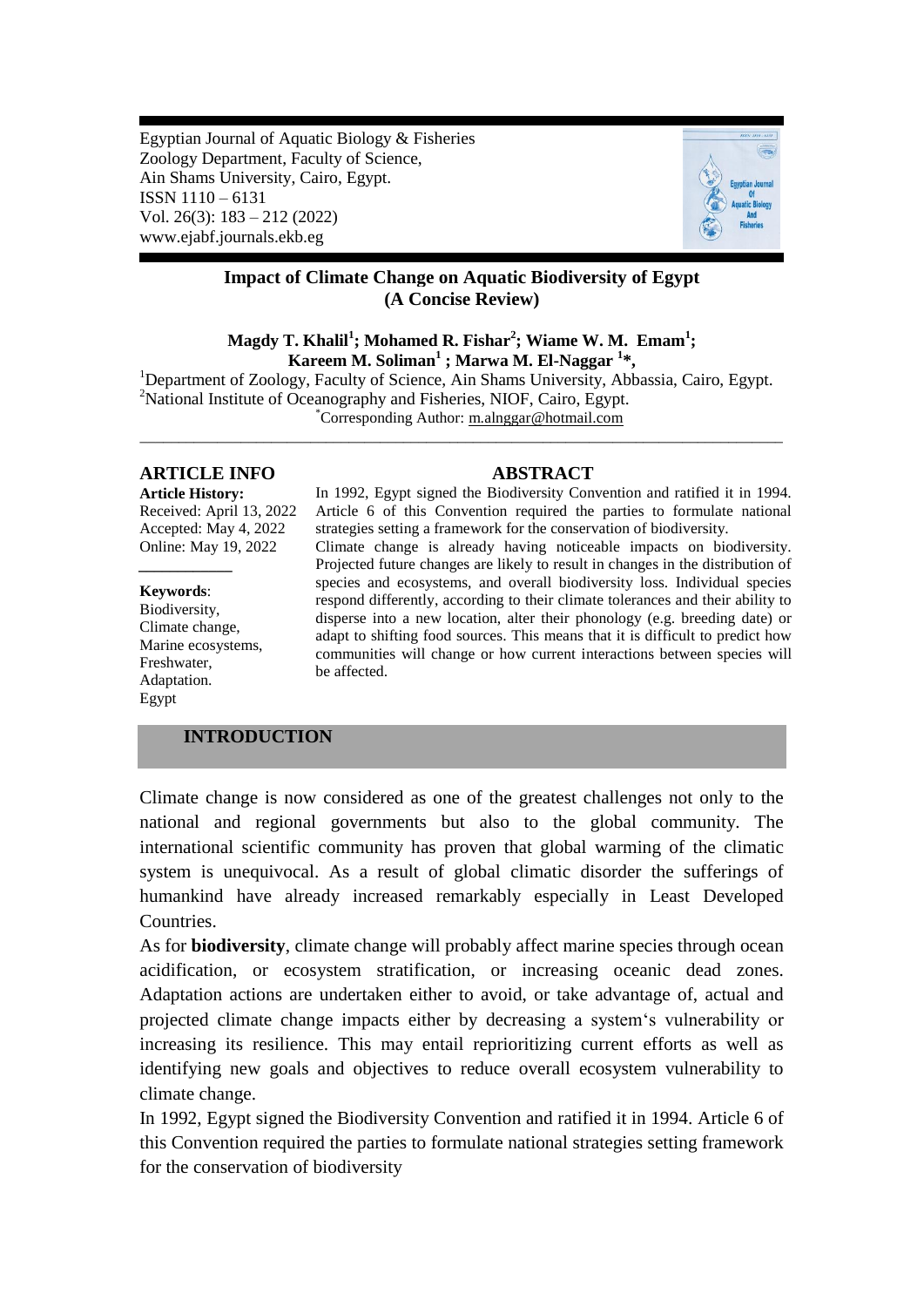Climate change is likely to significantly complicate the achievement of environmental management objectives that presently command public attention and significant commitment of resources (Boesch *et al*., 2010). The recently released third assessment report of IPCC estimates global mean warming this century of up to 5.8 ºC in the extreme. This report makes it clear that climate-change effect on the distributions, life histories, and even survival of species. (Hanna *et al*., 2002; IPCC, 2002).

**\_\_\_\_\_\_\_\_\_\_\_\_\_\_\_\_\_\_\_\_\_\_\_\_\_\_\_\_\_\_\_\_\_\_\_\_\_\_\_\_\_\_\_\_\_\_\_\_\_\_\_\_\_\_\_\_\_\_\_\_\_\_\_\_\_\_\_\_\_\_\_\_\_\_\_\_\_\_\_\_**

Also, Ecosystems are already showing negative impacts under current levels of climate change … which are modest compared to future projected changes…. In addition to warming temperatures, more frequent extreme weather events and changing patterns of rainfall and drought can be expected to have significant impacts on biodiversity. Some species may benefit from climate change (including, from a human perspective, an [increase in diseases and pests\)](http://www.globalissues.org/article/233/climate-change-and-global-warming-introduction) but the rapid nature of the change suggests that most species will not find it as beneficial as most will not be able to adapt.

# **What changes might we expect in the future?**

Computer models predict an average global temperature increase of 1.4 to 5.8 ºC by the year 2100. Predicted impacts associated with such a temperature increase include:

- a further rise in global mean sea level of 9 to 88 cm,
- more precipitation in temperate regions and Southeast Asia, associated with a higher probability of floods,
- less precipitation in Central Asia, the Mediterranean region, Africa, parts of Australia and New Zealand, associated with a greater probability of droughts more frequent and powerful extreme climatic events, such as heat waves, storms, and hurricanes,
- An expanded range of some dangerous "vector-borne diseases", such as malaria.
- Further warming of the Arctic and Antarctic, leading to more sea-ice disappearance (Iturralde, 2007; UNEP, 2007).

 Climate change is already having noticeable impacts on biodiversity. Projected future changes are likely to result in changes in the distribution of species and ecosystems, and overall biodiversity loss. Individual species respond differently, according to their climate tolerances and their ability to disperse into a new location, alter their phonology (e.g. breeding date) or adapt to shifting food sources. This means that it is difficult to predict how communities will change or how current interactions between species will be affected.

Many studies have attempted to project the rate and extent of species or ecosystem responses to climate change. Terrestrial species are typically expected to move towards higher latitudes or higher altitudes, tracking shifts in temperature. Marine ecosystems will be affected not only by an increase in sea temperature and changes in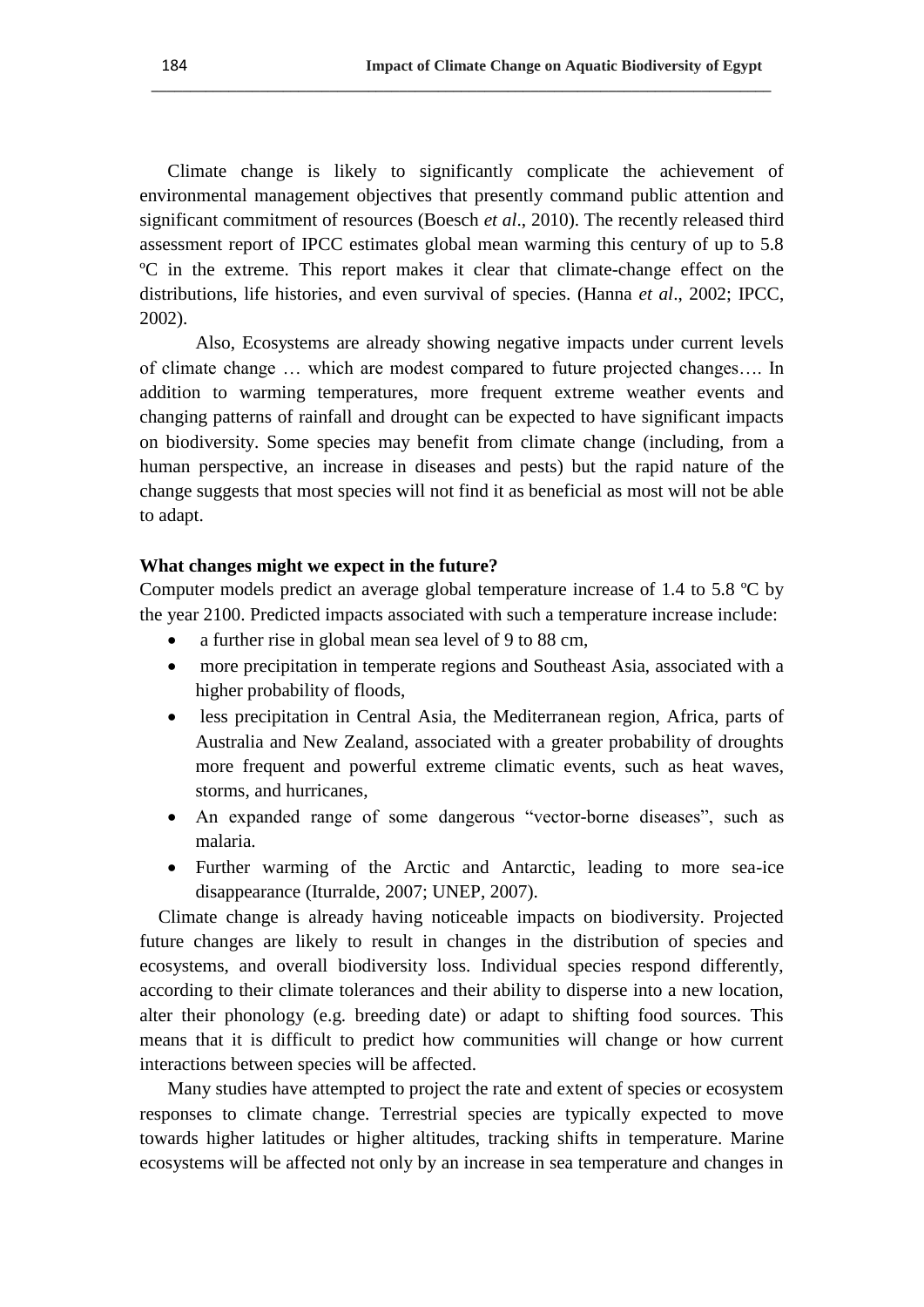ocean circulation, but also by ocean acidification, which increases the vulnerability of fragile ecosystems such as coral reefs.

\_\_\_\_\_\_\_\_\_\_\_\_\_\_\_\_\_\_\_\_\_\_\_\_\_\_\_\_\_\_\_\_\_\_\_\_\_\_\_\_\_\_\_\_\_\_\_\_\_\_\_\_\_\_\_\_\_\_\_\_\_\_\_\_\_\_\_\_\_\_\_\_\_\_\_\_\_\_\_\_\_\_\_

# **1. Impact of climate change on global marine ecosystems:**

#### **1.1. Marine Ecosystems**

It is often forgotten that the world"s oceans are one of the largest food reserves on the planet. According to estimates of the Food and Agriculture Organization (FAO), globally some 200 million people depend on fishing and aquaculture. Expected increases in water temperature and storm frequency destroy natural habitat, threaten marine biodiversity and endanger the viability of fishing as a sustainable human livelihood

Knowledge about the impact of climate change on the world"s oceans is still poor and the complexity of the marine ecosystem calls for intensified research. Climate change will probably affect ocean circulation and mixing patterns. Circulation and mixing control nutrient availability to the oceans' microscopic plants (phytoplankton) and their access to solar radiation required for photosynthesis.

Climate change will probably affect marine species through ocean acidification, or ecosystem stratification, or increasing oceanic dead zones.

# **1.2.Ocean Acidification:**

Global climate change, in terms of modifying the biology of the oceans, is the impact of anthropogenic  $CO<sub>2</sub>$  on the pH of the oceans, which will affect the process of calcification for some marine organisms. When  $CO<sub>2</sub>$  reacts with water it produces a weak acid called carbonic acid, changing the sea water chemistry.

#### **1.3.Increasing ocean stratification:**

As climate change warms the oceans (even just an increase of about 0.2 ºC per decade, on average), the warmer water (which is lighter) tends to stay on top of what is then a layer of colder water. This affects tiny drifting marine organisms known as phytoplankton. Though small, "Phytoplankton is a critical part of our planetary life support system. [Ocean stratification has been widely observed in the past decade and](http://www.ipsnews.net/news.asp?idnews=52343)  [is occurring in more and larger areas of the world"s oceans.](http://www.ipsnews.net/news.asp?idnews=52343) Researchers have found a direct correlation between rising sea surface temperatures and the decline in phytoplankton growth around the world.

#### **1.4.Increasing oceanic dead zones:**

The past half-century has seen an [explosive growth in aquatic dead zones,](http://earthobservatory.nasa.gov/IOTD/view.php?id=44677) areas too low in dissolved oxygen to support life. Fertilizer and sewage run-off cause huge growth of plankton. However, these then quickly die and are consumed by bacteria that deplete waters of oxygen. Such dead zones were rare 40 years ago but now number several hundred.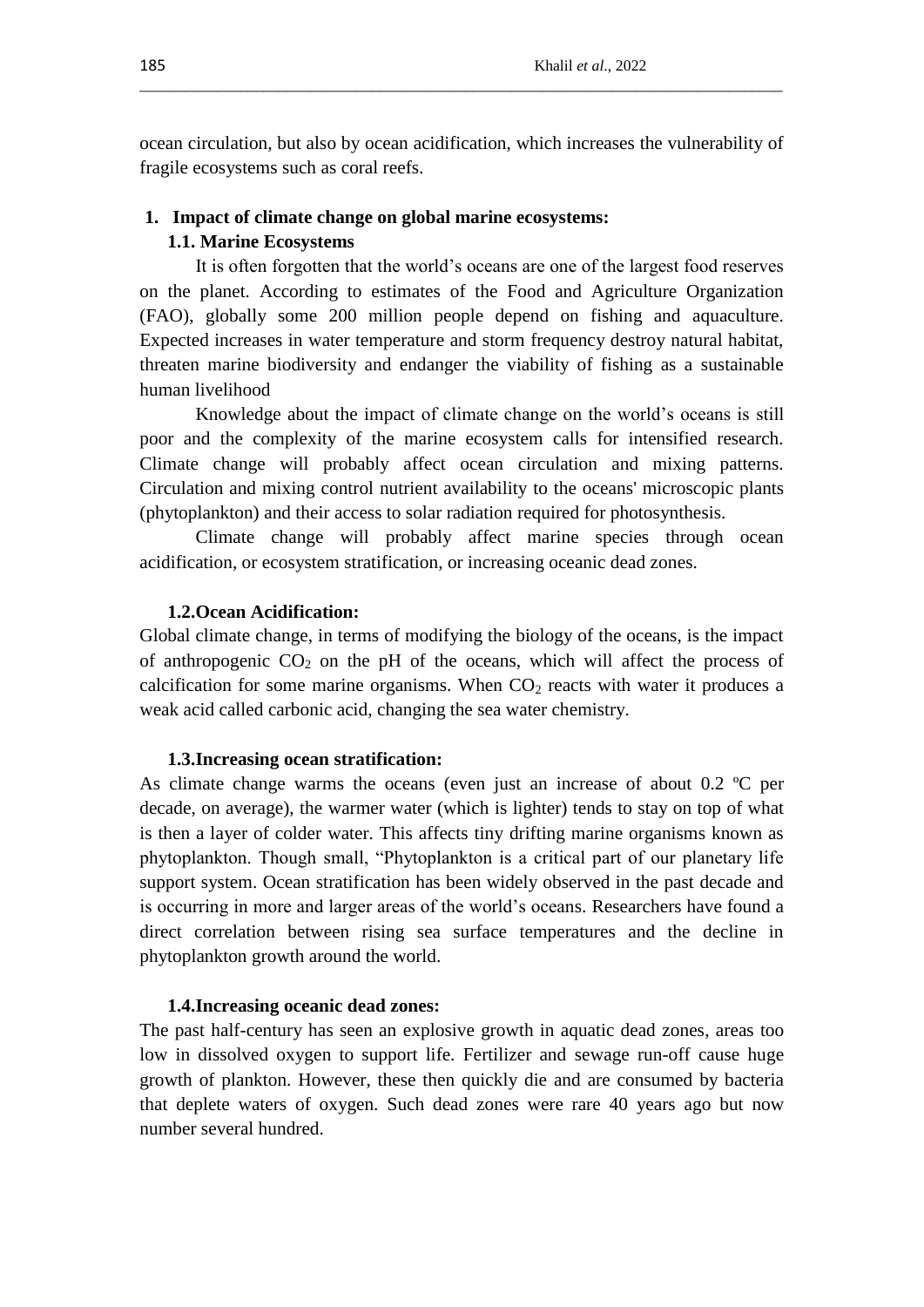# **2. Aquatic Biodiversity changes as related to climate changes in Egypt**

Egypt is one of the vulnerable countries to climate change. Low laying land in the Nile delta region is considered to be especially at risk from the effects of any sea level rise resulting from global warming (El Raie et al., 1995). The impact of global warming up on Egypt is manifested in a variety of influences which includes, water resources, agriculture, food resources, coastal zones, as well as biodiversity of marine, freshwater and terrestrial ecosystems.

**\_\_\_\_\_\_\_\_\_\_\_\_\_\_\_\_\_\_\_\_\_\_\_\_\_\_\_\_\_\_\_\_\_\_\_\_\_\_\_\_\_\_\_\_\_\_\_\_\_\_\_\_\_\_\_\_\_\_\_\_\_\_\_\_\_\_\_\_\_\_\_\_\_\_\_\_\_\_\_\_**

# **2.1.Effect of climate change on Marine Ecosystem:**

# **2.1.1. Coral reefs**

Despite the fact that coral reefs cover less than 1 percent of the earth's surface, coral reef structures are home to more than 25 percent of marine organisms, including reef fishes, sponges, jellyfish, worms, shrimps, lobsters, crabs, bivalve, gastropods, starfish, sea urchins, sea cucumbers, marine turtles, marine snakes, marine mammals and marine birds. Moreover, coral reefs deliver an estimated economic value of \$375 billion from tourism / year worldwide, fisheries and shore line protection.

The extent and severity of mass coral bleaching events have increased worldwide over the last decade. Prior to 1998, mass coral bleaching had been recorded in most of the main coral reef regions, but many reef systems had not experienced the effects of severe bleaching. Since 1998, coral bleaching has become a common phenomenon around the world. Every region has now experienced severe bleaching, with many areas suffering significant bleaching-induced mortality (Hanafy & Ismail, 2012)

Corals in many tropical regions are experiencing substantial mortality from increasing water temperatures and increasing storm intensity, on top of a host of other ongoing challenges from development and tourism, increases in ocean acidity, unsustainable fishing, and pollution. Additionally, decreasing pH leads to a decreased aragonite saturation state, one of the main physico-chemical determinants of coral calcification. There is now extensive evidence of a link between coral bleaching  $- a$ whitening of corals as a result of the expulsion of symbiotic zooxanthellae and sea surface temperature anomalies Bleaching usually occurs when temperatures exceed a 'threshold' of about  $0.8{\text -}1^{\circ}\text{C}$  above mean summer maximum levels for at least 4 weeks ( IPCC, 2002).







**Bleached Reef Healthy Reef Dead Reef Fig.1.Bleached Reef in the Red Sea, Egypt (Hanafy & Ismail, 2012)**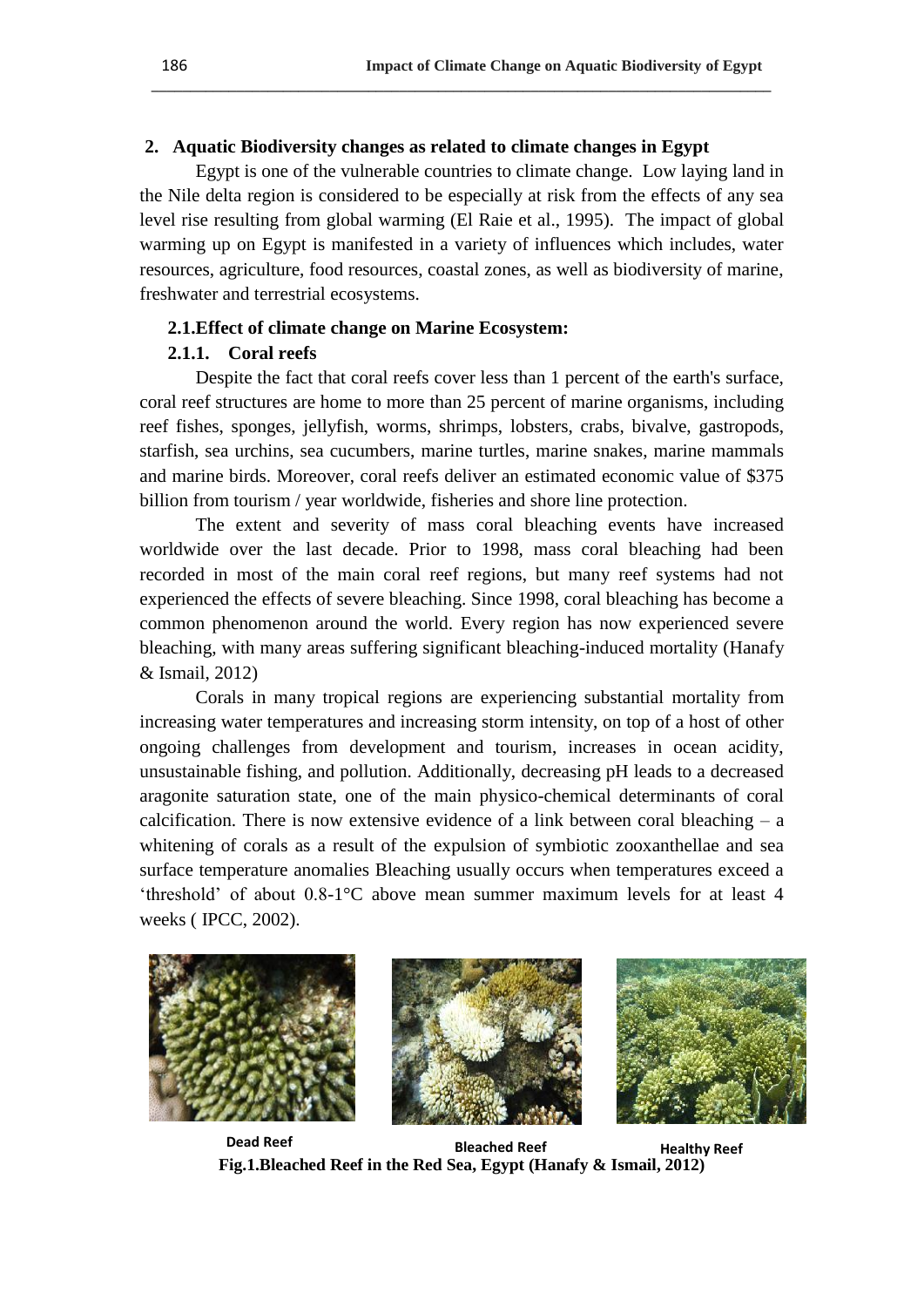In Egypt, Hanafy and Ismail (2012) conducted a detailed survey in August and October 2012, in comparison to the baseline survey conducted in 2011, in order to quantify the level of impact of increasing temperature on bleaching event of the Egyptian reefs of the Red Sea. For this purpose, 136 sites were checked by sighting the presence or absence of bleached coral colonies along the coast of the two Gulfs of Suez and Aqaba, and the Red Sea. Moreover, a total of 16 sites were surveyed quantitatively. The surveyed reefs were located on the Egyptian coast of the Red Sea, starting from Neweibaa in the northern part of the Gulf of Aqaba ending with Shalatien on the Egyptian southern border. Sites were selected carefully to cover the geographical range of the bleaching event and to cover both exposed and sheltered reefs as well as inshore and offshore reefs.

\_\_\_\_\_\_\_\_\_\_\_\_\_\_\_\_\_\_\_\_\_\_\_\_\_\_\_\_\_\_\_\_\_\_\_\_\_\_\_\_\_\_\_\_\_\_\_\_\_\_\_\_\_\_\_\_\_\_\_\_\_\_\_\_\_\_\_\_\_\_\_\_\_\_\_\_\_\_\_\_\_\_\_

They found that the increase of water temperature affected certain reef building coral genera including; *Montipora, Porites, Acropora, Stylophora and Pocilliopora* and some non-reef building corals including, *Millipora* and some of the soft corals and sea anemone. The mass bleaching event was restricted mainly to the first 6 meters of depth, and then reduced sharply in depths between 6 meters to 10 meters. Although sheltered areas were found to be more impacted by coral bleaching, the mass bleaching event affected both sheltered and exposed sites. The mass bleaching event also affected inshore and offshore sites.



**Figure 2: Extent of the Mass Bleaching Event on the Egyptian Red Sea Coast (Hanafy & Ismail, 2012)**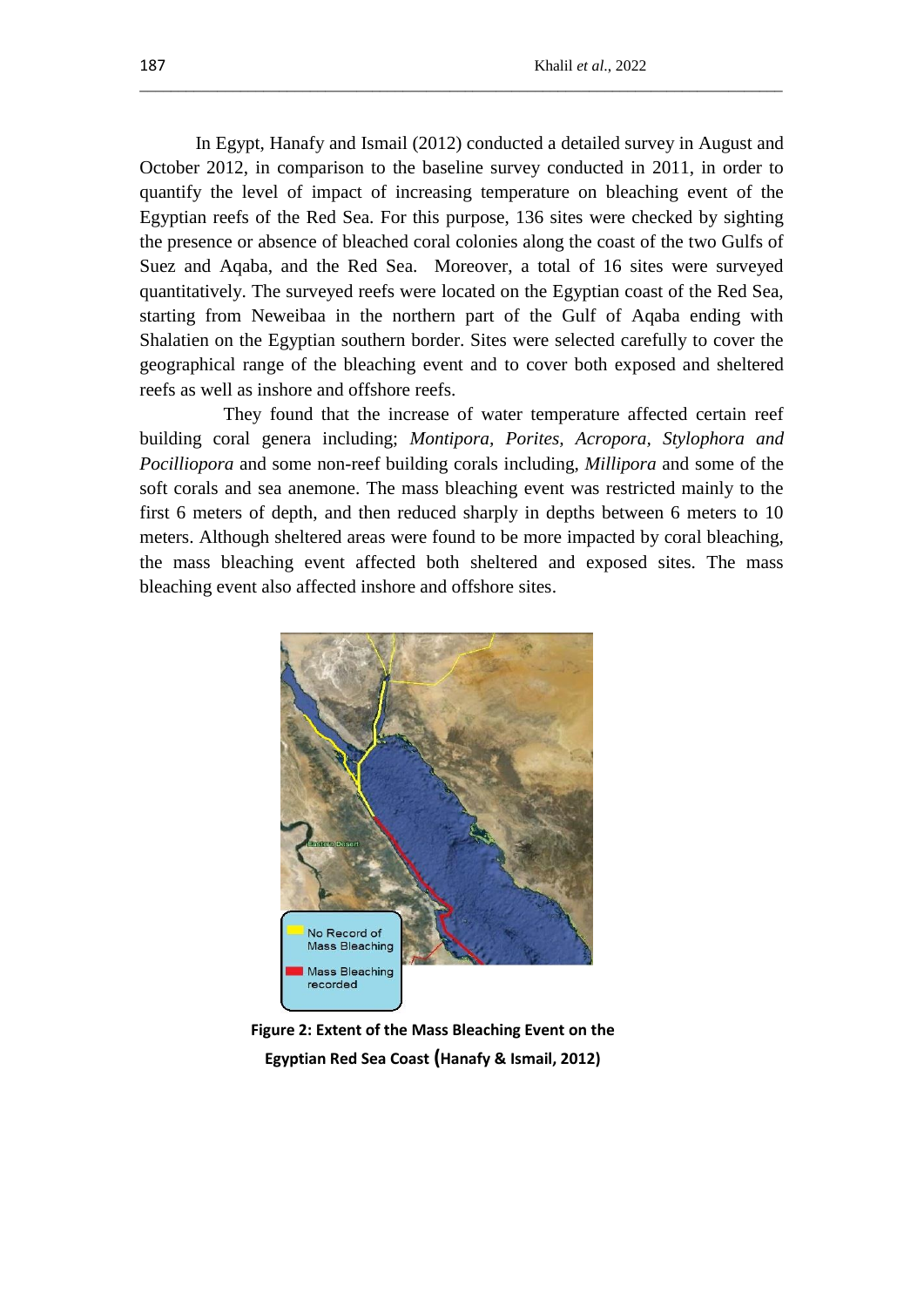Reefs are also home of a large variety of organisms, including fishes, [sponges,](http://en.wikipedia.org/wiki/Sea_sponge) [Cnidarians](http://en.wikipedia.org/wiki/Cnidaria) (which includes some types of corals and [jellyfish\)](http://en.wikipedia.org/wiki/Jellyfish), [worms,](http://en.wikipedia.org/wiki/Worm) [crustaceans](http://en.wikipedia.org/wiki/Crustacean) (including [shrimp,](http://en.wikipedia.org/wiki/Shrimp) [spiny lobsters](http://en.wikipedia.org/wiki/Spiny_lobster) and [crabs\)](http://en.wikipedia.org/wiki/Crab), *[molluscs](http://en.wikipedia.org/wiki/Mollusc) (including [cephalopods\)](http://en.wikipedia.org/wiki/Cephalopod), [echinoderms](http://en.wikipedia.org/wiki/Echinoderm) (including [starfish,](http://en.wikipedia.org/wiki/Starfish) sea* urchins and [sea cucumbers\)](http://en.wikipedia.org/wiki/Sea_cucumber), [sea squirts,](http://en.wikipedia.org/wiki/Sea_squirt) [sea](http://en.wikipedia.org/wiki/Sea_turtle)  [turtles](http://en.wikipedia.org/wiki/Sea_turtle) and [sea snakes.](http://en.wikipedia.org/wiki/Sea_snake) Aside from humans, [mammals](http://en.wikipedia.org/wiki/Mammal) are rare on coral reefs, with visiting [cetaceans](http://en.wikipedia.org/wiki/Cetacean) such as [dolphins](http://en.wikipedia.org/wiki/Dolphin) being the main group. A few of these varied species feed directly on corals, while others graze on algae on the reef and participate in complex [food webs.](http://en.wikipedia.org/wiki/Food_web) Consequences of climate change on coral reef habitats will definitely impact all these organisms.

**\_\_\_\_\_\_\_\_\_\_\_\_\_\_\_\_\_\_\_\_\_\_\_\_\_\_\_\_\_\_\_\_\_\_\_\_\_\_\_\_\_\_\_\_\_\_\_\_\_\_\_\_\_\_\_\_\_\_\_\_\_\_\_\_\_\_\_\_\_\_\_\_\_\_\_\_\_\_\_\_**

#### **2.1.2. Marine turtles**

Five species of marine turtles have been observed in the Egyptian Mediterranean and Red Seas; the green turtle (*Chelonia mydas*), the hawksbill (*Eretmochelys imbricata*), the loggerhead (*Caretta caretta*), the olive-ridley turtle (*Lepidochelys olivacea*) and the leatherback turtle (*Dermochelys coriacea*) (Frazier and Salas, 1984).

Three species are found in the Mediterranean; the loggerhead (*Caretta caretta*) and green turtles (*Chelonia mydas*) nest in the Mediterranean coast, and the giant leatherback (*Dermochelys coriacea*) is an occasional visitor. However, only the green and hawksbill turtles are considered common and have been observed nesting and feeding along the Egyptian Mediterranean and Red Sea coasts (Frazier and Salas, 1984). At present time, these two species are enlisted in the IUCN Red List either as critically endangered, hawksbill turtles (IUCN 2011), or endangered, green turtles (IUCN 2011). Furthermore, they are enlisted in Appendix I of the Convention on International trade of Endangered Species (CITES), which forbids their trade in signatory countries (CITES 2011).

Nesting sites along the Egyptian Mediterranean and Red sea coasts are submitted to an increasing pressure coming from unsustainable coastal development and habitat degradation due to erosion and rising of sea level due to climate changes. These are well identified threats to nesting sites of turtles (Hanafy & Sallam, 2003; PERSGA/GEF; 2004; Mortimer and Donnelly, 2008); and no information is available at present on their future impact on nesting populations, and further detailed studies are needed.

Another major threat to sea turtles is the increasing of temperature that can cause a reduction to their populations. Since temperatures in the sands define the sex of the turtle while developing in the egg, many feared rising temperatures would only produce one sex, but more research remains to be done in order to understand how climate change might affect sea turtle gender distribution.

#### **2.1.3. Sharks**

The fact that the reef walls rise so abruptly at such vertical angles from the deep is the reason why you can see large numbers of sharks at very close distances from the shore in Egypt. Almost anywhere else in the world you would need to go for a good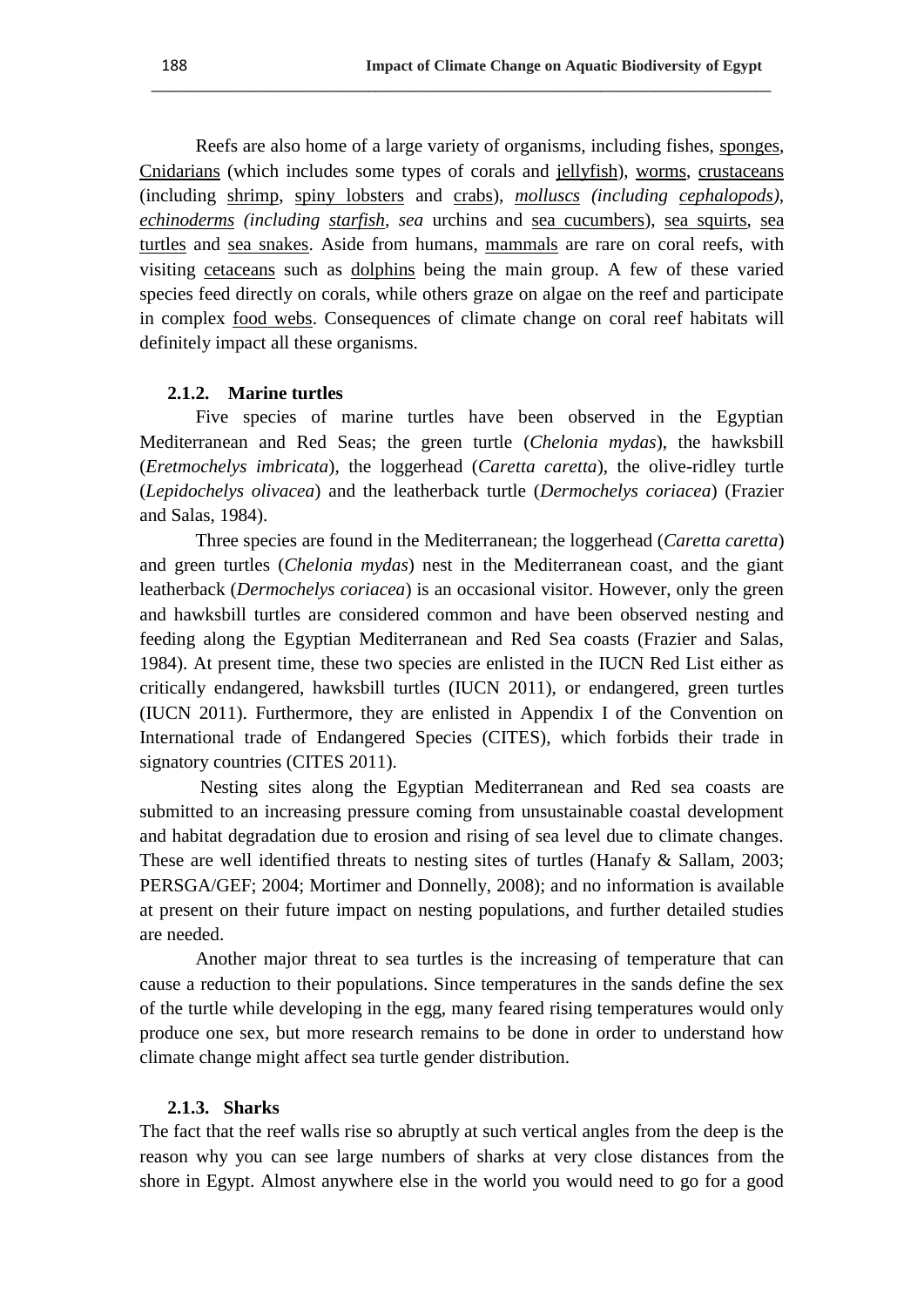two hours in a boat to see what you can see Ras Muhammed with your feet almost dry on Terra Firma!

\_\_\_\_\_\_\_\_\_\_\_\_\_\_\_\_\_\_\_\_\_\_\_\_\_\_\_\_\_\_\_\_\_\_\_\_\_\_\_\_\_\_\_\_\_\_\_\_\_\_\_\_\_\_\_\_\_\_\_\_\_\_\_\_\_\_\_\_\_\_\_\_\_\_\_\_\_\_\_\_\_\_\_

Since the Red Sea is really just an extension of the Indian Ocean, most of the shark [species](http://rasmohamed.com/rasita6a.html) found in that tropical ocean occurs here too. There are about 400 species of sharks living in the seas today; of them 44 are recorded in the Red Sea. About 18 of reef and pelagic sharks species were recorded in the waters of Ras Muhammed, these are; [Angel,](http://rasmohamed.com/rasita6a.html#angel#angel) [Blacktip,](http://rasmohamed.com/rasita6a.html#bt#bt) [Blacktip Reef,](http://rasmohamed.com/rasita6a.html#btr#btr) [Blue,](http://rasmohamed.com/rasita6a.html#blu#blu) [Great Hammerhead,](http://rasmohamed.com/rasita6a.html#gh#gh) [Great White,](http://rasmohamed.com/rasita6a.html#gw#gw) [Grey](http://rasmohamed.com/rasita6a.html#gr#gr)  [Reef,](http://rasmohamed.com/rasita6a.html#gr#gr) Lemon, [Leopard,](http://rasmohamed.com/rasita6a.html#leopard#leopard) [Nurse,](http://rasmohamed.com/rasita6a.html#nurse#nurse) [Oceanic Whitetip,](http://rasmohamed.com/rasita6a.html#owt#owt) [Sand Tiger,](http://rasmohamed.com/rasita6a.html#st#st) [Scalloped](http://rasmohamed.com/rasita6a.html#sh#sh)  [Hammerhead,](http://rasmohamed.com/rasita6a.html#sh#sh) [Silvertip,](http://rasmohamed.com/rasita6a.html#st#st) [Tiger,](http://rasmohamed.com/rasita6a.html#ts#ts) [Whale Shark,](http://rasmohamed.com/rasita6a.html#ws#ws) [Whitetip Reef](http://rasmohamed.com/rasita6a.html#wt#wt) and [Zebra.](http://rasmohamed.com/rasita6a.html#zebra#zebra) The **Blacktip Reef Shark** is found at Ras Muhammed close to the reef walls but also very close to shore and even in the mangrove swamps when the tide is up. As a reef species, it feeds on reef as well as pelagic fish as well as shrimps and squid. These reef sharks are threatened to disappear with bleaching of coral reefs.

The **Oceanic Whitetip Shark** (*Carcharinus longimanus*) is found all over the world except in the poles, but prefers water temperature higher than 20 degrees Celsius. This is the reason why there are so many of these sharks at the Northern end of the Red Sea.

Many scientists reported that changes of behavior of sharks in Egyptian Red Sea during the last decade might had a relationship with climate changes; temperature, water circulation, pH of water…..etc, as changing in physical parameters of water can impact on electric impulses they receive.

# **2.1.4. Dolphins**

Dolphins are [marine mammals,](http://en.wikipedia.org/wiki/Marine_mammal) warm-blooded, found mostly in the shallower areas of the Red Sea. Most species of dolphins are enlisted in the IUCN Red List either as critically endangered or endangered (IUCN 2011). They use echolocation to find prey or avoid predation, so changes in physical characters of water will impact them.

# **2.1.5. Dugong**

The Dugong or the sea cow (*Dugong dugon*) is a quite large mammal reaching lengths of up to 4 meters. This marine mammal is found along the coasts of the Red Sea, East Africa and across most of southern Asian coasts. In Egypt they are found in the southern Red Sea shores, but in summer it can be seen as far north as Ras Muhammed, as this species is very sensitive to temperature changes. The Dugong is in extreme danger of being extinct as it has been hunted in the past for its meat and leather.

# **2.1.6. Fisheries**

Climate change is affecting the aquatic habitats and the fishing resources already. A comprehensive amount of studies documenting this has been published for a variety of marine organisms like tunas, cod, sardine, anchovy, krill, phyto- and zooplankton. Warm water species spread to the North and local extinctions has happen at the edges of the current range for salmon, sturgeon, etc.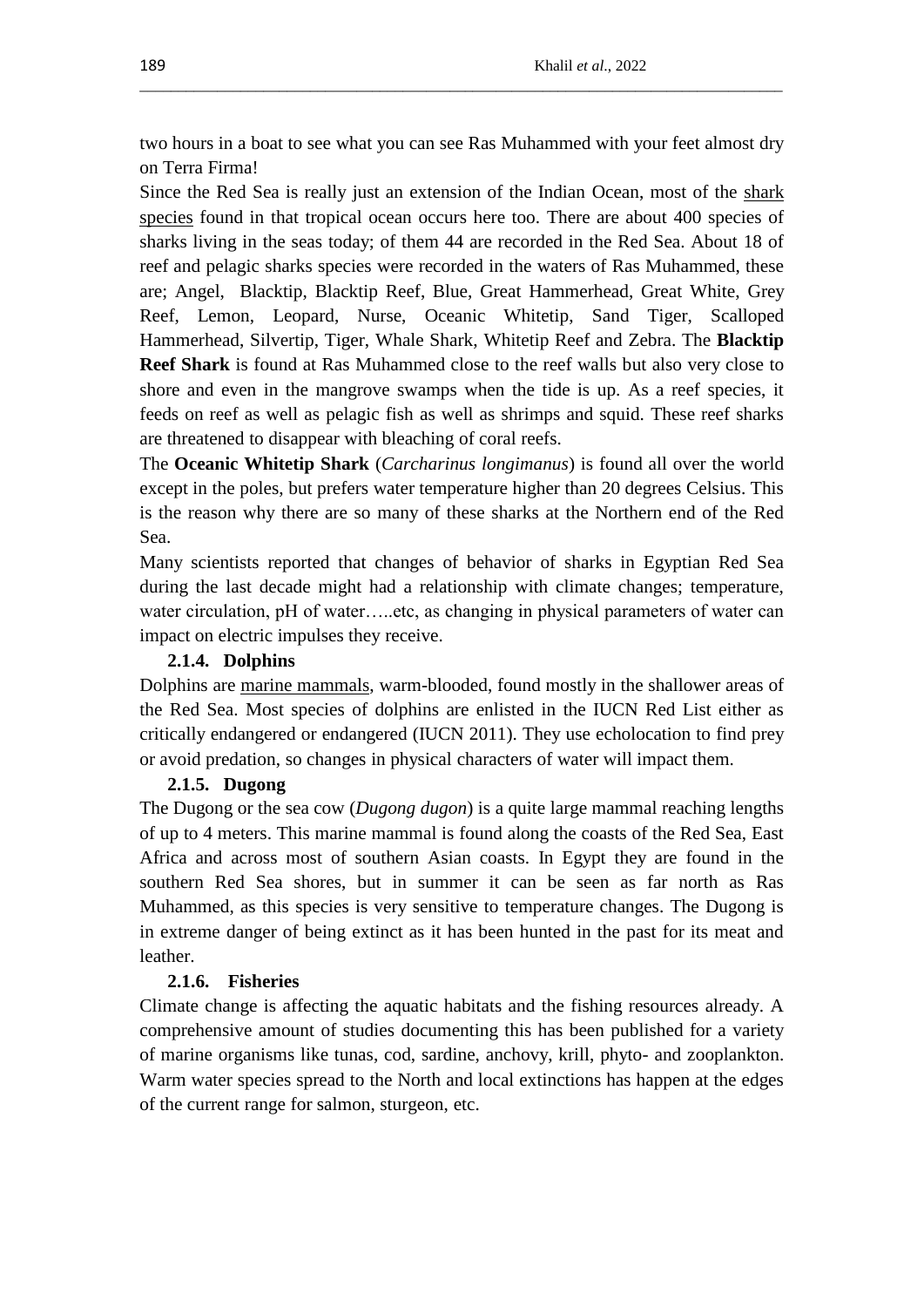Prediction of the consequences of climate change on marine population is complex and both positive and negative effects can be expected dependent on species, geographical area and distribution. Thus for many salmonids increased winter temperature will increase growth but also increase the risk for infectious diseases. An increase in summer high temperatures will result in high mortality. The influence on primary production will vary geographically but most model projections predict a moderate global increase of less than 10% (Brander, 2006).

**\_\_\_\_\_\_\_\_\_\_\_\_\_\_\_\_\_\_\_\_\_\_\_\_\_\_\_\_\_\_\_\_\_\_\_\_\_\_\_\_\_\_\_\_\_\_\_\_\_\_\_\_\_\_\_\_\_\_\_\_\_\_\_\_\_\_\_\_\_\_\_\_\_\_\_\_\_\_\_\_**

However, major changes in algae species composition can be expected and this might affect growth in higher trophic levels particularly in sea waters. Also, the slow down of oceanic currents (Curry and Mauritzen, 2005) will reduce the vital upwelling of nutrients and thus ultimately lower the primary production in some areas. The expected major changes in ocean currents are also likely to influence the distribution and migration of fish larvae.

# **2.1.6.1.Fishes of Red Sea**

Coral reefs support an extraordinary [biodiversity;](http://en.wikipedia.org/wiki/Biodiversity) although they are located in nutrient-poor tropical waters. They are the home of a variety of tropical or reef [fish,](http://en.wikipedia.org/wiki/Fish) such as the colorful [parrotfish,](http://en.wikipedia.org/wiki/Parrotfish) [angelfish,](http://en.wikipedia.org/wiki/Marine_angelfish_group) [damselfish](http://en.wikipedia.org/wiki/Damselfish) and [butterflyfish.](http://en.wikipedia.org/wiki/Butterflyfish) Over 4,000 species of fish inhabit coral reefs. These species will be dramatically affected also in case of disappearance of coral reef habitats.

In Egypt, there are over 1,000 species of fish found in Red Sea area (Siliotti, 2002). Statistically, there are more fish found in the Northern Red Sea per square meter than anywhere else in the world; ranging from the minuscule to the 6 meter long. They all congregate at Ras Muhammed to benefit from the nutrient waters brought by the currents throughout the year. The Ras Muhammed region, although a spectacle all year round, is particularly crowded by its gilled inhabitants during the summer months. Ecologically, fishes of the Red Sea are divided to reef and pelagic ones.

#### **2.1.6.2.Reef Fishes**

Reef fishes are those colorful ones that you see in those Prussian-blue waters off of Ras Muhammed. There is a huge variety that makes the array of colors almost inconceivable. The reason why these fishes are so colored is because, it is as much a survival method as it is a mate attracting ploy. At times of danger, there is a strong need to blend in with the wide range of color provided by the soft and hard coral species.

# **2.1.6.3.Pelagic Fishes**

These are open-sea fish, usually larger and are attracted to the nutrients of Suez Gulf and to the walls and reefs of Ras Muhammed by the food in the form of thousands of smaller reef fish that are, in turn, attracted to the area by the nutrient-rich deeper waters as well as shelter provided to them by the reef. The reef wall at Ras Muhammed rise sharply from the depth also contributes greatly to their presence in such abundance. Pelagic fishes are usually travelling in big schools. They spend a big portion of their time in the relatively cool waters of the open sea, but during feeding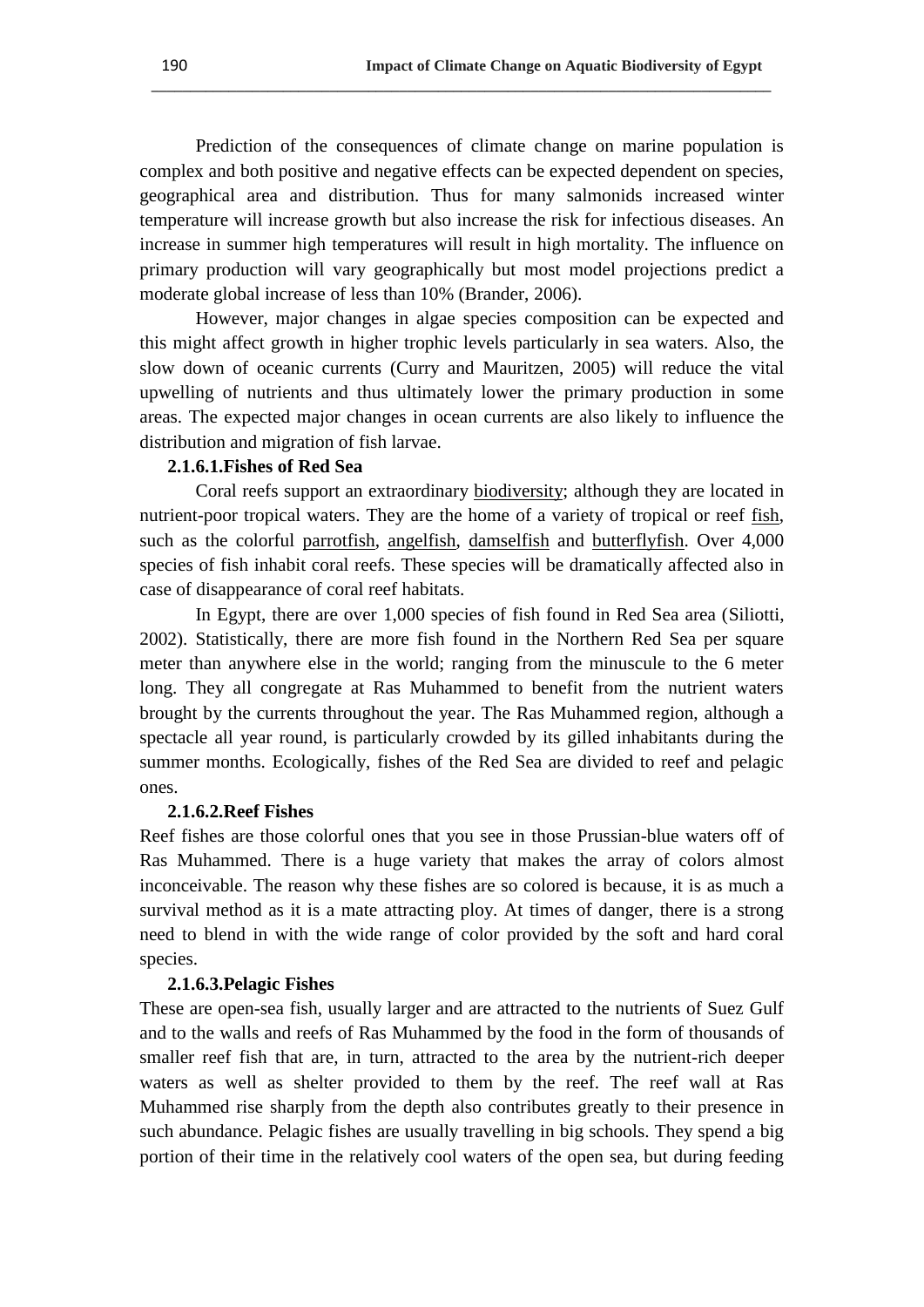period they are back to the reefs, where you can see them! Examples of pelagic fishes are [sharks,](http://rasmohamed.com/rasita6.html) tuna, groupers, and barracuda.

\_\_\_\_\_\_\_\_\_\_\_\_\_\_\_\_\_\_\_\_\_\_\_\_\_\_\_\_\_\_\_\_\_\_\_\_\_\_\_\_\_\_\_\_\_\_\_\_\_\_\_\_\_\_\_\_\_\_\_\_\_\_\_\_\_\_\_\_\_\_\_\_\_\_\_\_\_\_\_\_\_\_\_

On the other hand, at Ras Muhammed a total of 261 fish species representing 89 genera in 46 families, and that southern reef housed a greater diversity of fish species than northern reefs. Exposed reefs contained higher diversity of fishes than sheltered reefs, which was attributed to the lower incidence of divers and fishermen in these areas. The most abundant family is the Pomacentridae (damselfishes), represented by 16 to 26 species across all sites, followed by the Labridae (wrasses), represented by 20 species. The most common damselfish is *Chromis dimidiata*, and the most common wrasse is *Labricus quadrilineatus*. The least abundant family is the Scaridae (parrotfishes), represented by only nine species, of which *Hipposcarus harid* and *Scarus ferrugineus* are the most common. Among the Acanthuridae (surgeonfishes), *Naso literatus, Acanthurus negrifuscus* and *A. sohal* are the most common species. Chaetodintidae (butterflyfishes) diversity increased in the north, with *Chaetodon larvatus, C. auriga* and *C. fasciatus* among the most common.

### **2.2.Freshwater Ecosystems**

The diversity of species in freshwater habitats is disproportionately high as compared to other ecosystems. Freshwater habitats cover less than 1% of the world"s surface, yet they provide a home for over 25% of all described vertebrates, more than 126,000 known animal species, and approximately 2,600 macrophyte plants.

There are an estimated 27,400 freshwater species of fish, molluscs, crabs, dragonflies and plants; these are the groups that IUCN and Conservation International decided to assess in their entirety as part of their Global Freshwater Biodiversity Assessment. Of these, only 6,000 species have been assessed so far at a global scale and included in the 2008 IUCN Red List, leaving over 21,000 species still to be assessed.

Climate-induced changes in air temperature, precipitation, and other stressors are already affecting the physical, chemical and biological characteristics of freshwater ecosystems. Many of these trends will be exacerbated in the future. Impacts on habitat (loss and transition) and species (range shifts, invasive species interactions, and phenology) are highlighted here.

#### **River Nile and Wetlands**

One of the world"s largest river deltas, the Nile Delta is home to hundreds of thousands of waterbirds in winter and hosts threatened and restricted-range small mammals and reptiles. The Nile Delta was once known for large papyrus (Cyperus papyrus) swamps, but papyrus is now largely absent from the delta. Five globally threatened species occur in the key biodiversity areas present in the corridor. People have lived in the Nile Delta region for thousands of years, and it has been intensively farmed for 5,000 years. Rising sea levels would destroy weak parts of the sand belt,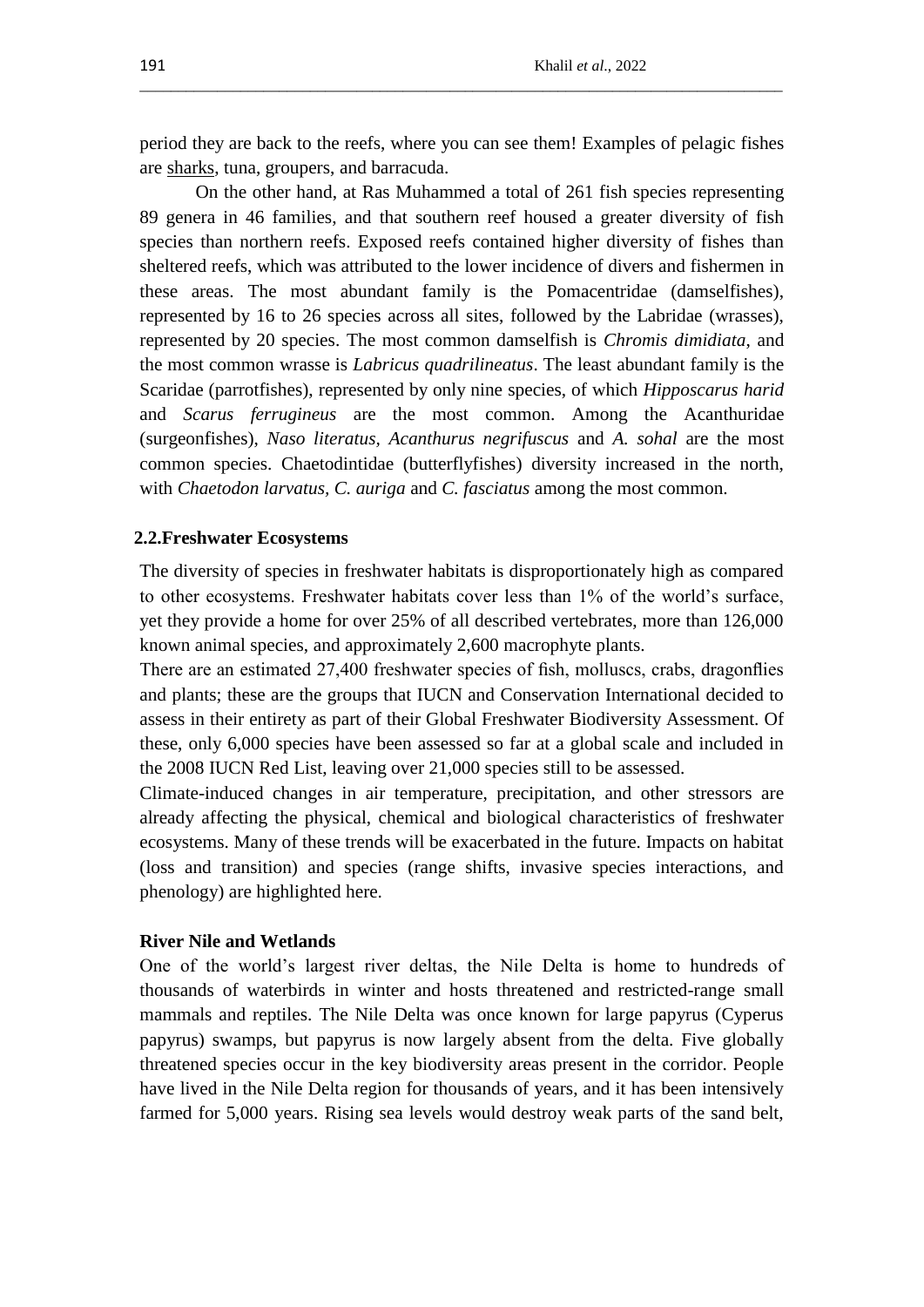which is essential for protecting the lagoons, wetlands and low-lying reclaimed agriculture lands. The impact would be very serious. A high percentage of Egypt"s fish catches are made in the lagoons. Sea level rise would change the water quality and affect most freshwater fish.

**\_\_\_\_\_\_\_\_\_\_\_\_\_\_\_\_\_\_\_\_\_\_\_\_\_\_\_\_\_\_\_\_\_\_\_\_\_\_\_\_\_\_\_\_\_\_\_\_\_\_\_\_\_\_\_\_\_\_\_\_\_\_\_\_\_\_\_\_\_\_\_\_\_\_\_\_\_\_\_\_**

The coastal part of the Nile Delta covers with a series of extensive freshwater and brackish wetlands. The expected increased temperature in our northern lakes and increased eutrophication allows algae to grow producing algal blooms (Hunter, 2003). Furthermore, the effect of global warming will be more obvious in the closed water bodies. Wetlands also have substantial exchange with atmospheric water in the form of precipitation and evaporation (Winter, 2000). The increased Evaporation rate could affect the salinity of the closed water bodies such as Qarun and Wady El-Rayan lakes. Change in sea level as a result of climate change is one of the greatest threats to wetlands in flat coastal landscapes. Rising sea level could simply drown the wetlands. However, lowering of sea level could also affect these types of wetlands because it lowers the base level of streams and ground water flow systems, which would tend to dry out the wetlands. In some very broad, gently sloping coastal areas, it is conceivable that wetlands could shift seaward or landward if the changes in sea level were slow enough for the wetland plant communities and soils to develop (Winter, 2000).

Based on a search of the scientific and grey literature, the following implications of climate change for species, populations, and biological communities have been identified:

- 1. Shifts in species range and distribution
- 2. Altered phenology and development
- 3. Shifts in community composition, competition, and survival
- 4. Altered interaction with non-native and invasive species
- 5. Effect on fisheries
- 6. Effect on Aquaculture

## **2.2.1. Shifts in species range and distribution**

Future climate warming will alter the extent of habitat available for cold-, cool-, and warm-water organisms depending upon region, and result in range expansions and contractions. Species at the southern extent of their geographical distribution will shift northward and face local extirpation at their southern limit, while expanding at the northern limit of their range. Further, physical constraints such as drainage patterns, waterfalls, and land-locked areas play a large role in determining the boundaries of a species range and the rate at which it may respond to changing conditions.

**Observed Trends in Egypt** 

## **i. The malacofauna (The molluscs of the Nile):**

The most recent inventory of the malacofauna of the Egyptian part of Nile was done by Ibrahim et al. (1999). This study is valuable because it is the first time that the Nile has been sampled so intensively in all habitats. The malacofauna of the Lower Nile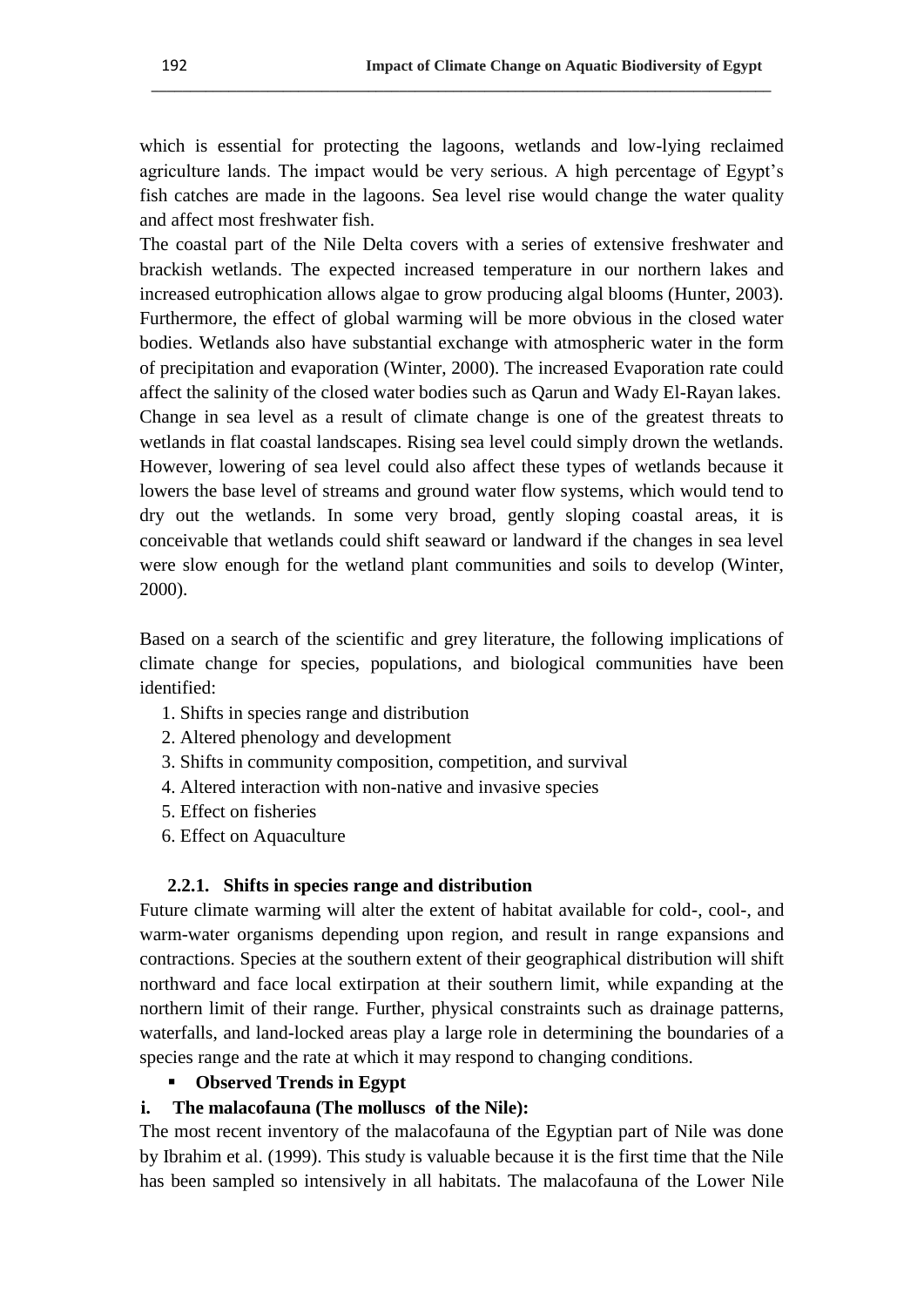can be discerned from that of the other regions by the presence of Palaearctic taxa. Some of these, e.g., Lymnaea stagnalis, L. auricularia, Planorbis planorbis, are widespread in the Palaearctic region. During the Early Holocene they occurred further south but presently they are restricted to the freshwater part of the Nile Delta (Van Damme, 1984), from which they are rapidly disappearing due to climate change (Van Damme, 1984). Five Palaearctic species are endemic, either to the Lower Nile or to the Ethiopian Highland. According to Brown (1994) the endemic Palaearctic snails Theodoxus niloticus, Valvata nilotica and Gyraulus ehrenbergi are closely related to and perhaps co-specific with Levantine species. Also, two palaearctic unionids, Unio abyssinicus and Unio dembeae, have presently disappeared from the Lower Nile but were abundant during the Egyptian Nile. Palaearctic, boreal species that have been in retreat since the middle Holocene and that were holding out in the Nile Delta have been rapidly disappearing during the last three decades. Chambardia letourneuxi, the only endemic bivalve recorded from the Egyptian Nile, has not been collected since the beginning of the twentieth century and probably is extinct. Unio abyssinicus, a Palaearctic relict, only surviving in Lake Tana, must be considered as threatened since it is sensitive to climate change. The same may be the case for Ethiopian montane species such as Bulinus octoploidus and Pisidium ethiopicum.

\_\_\_\_\_\_\_\_\_\_\_\_\_\_\_\_\_\_\_\_\_\_\_\_\_\_\_\_\_\_\_\_\_\_\_\_\_\_\_\_\_\_\_\_\_\_\_\_\_\_\_\_\_\_\_\_\_\_\_\_\_\_\_\_\_\_\_\_\_\_\_\_\_\_\_\_\_\_\_\_\_\_\_

## **2.2.2. Appearance of Harmful Algal Blooms**

A direct consequence of global warming is thermal expansion of water is the photosynthesis and plankton growth. This is a basic process to the aquatic ecosystems, and in general both rates double when temperature increases by  $10^{\circ}$ C (Raven and Geider, 1988). The qualitative conclusion from their investigations on the effects of climate change in the aquatic ecosystem indicate that the risk of harmful dinoflagellate and raphidophyte blooms will increase rather decrease due to climate change.

# **Observed Trends in Egyptian freshwater ecosystems:**

#### **i. Algal Blooming in Suez freshwater canal**

In October 2003, a wintertime algal bloom appeared in the Suez freshwater canal; the drinking water supply for the Suez City. Unpleasant odor and color of the drinking water caused panic in the urban community. Microcystis aeruginosa, Oscillatoria foromosa and Oscillatoria princeps dominated the phytoplankton and were the cynobacterial bloom-forming species. A recent study from Egypt revealed that 25 per cent of 75 Anabaena and Nostoc strains isolated from soil, rice fields and water bodies contained microcystins Toxin.

## **ii. Algal Blooming in Lake Nasser**

Irregularly, serious problems of unbalanced biological conditions arise in sluggish areas of Lake Nasser. Overgrowth of Cyanophyceae species causes floating crusts and scum's, where plants die quickly and disintegrate in the intense sunlight. This causes depletion of oxygen below the point required for fish and other aquatic animals.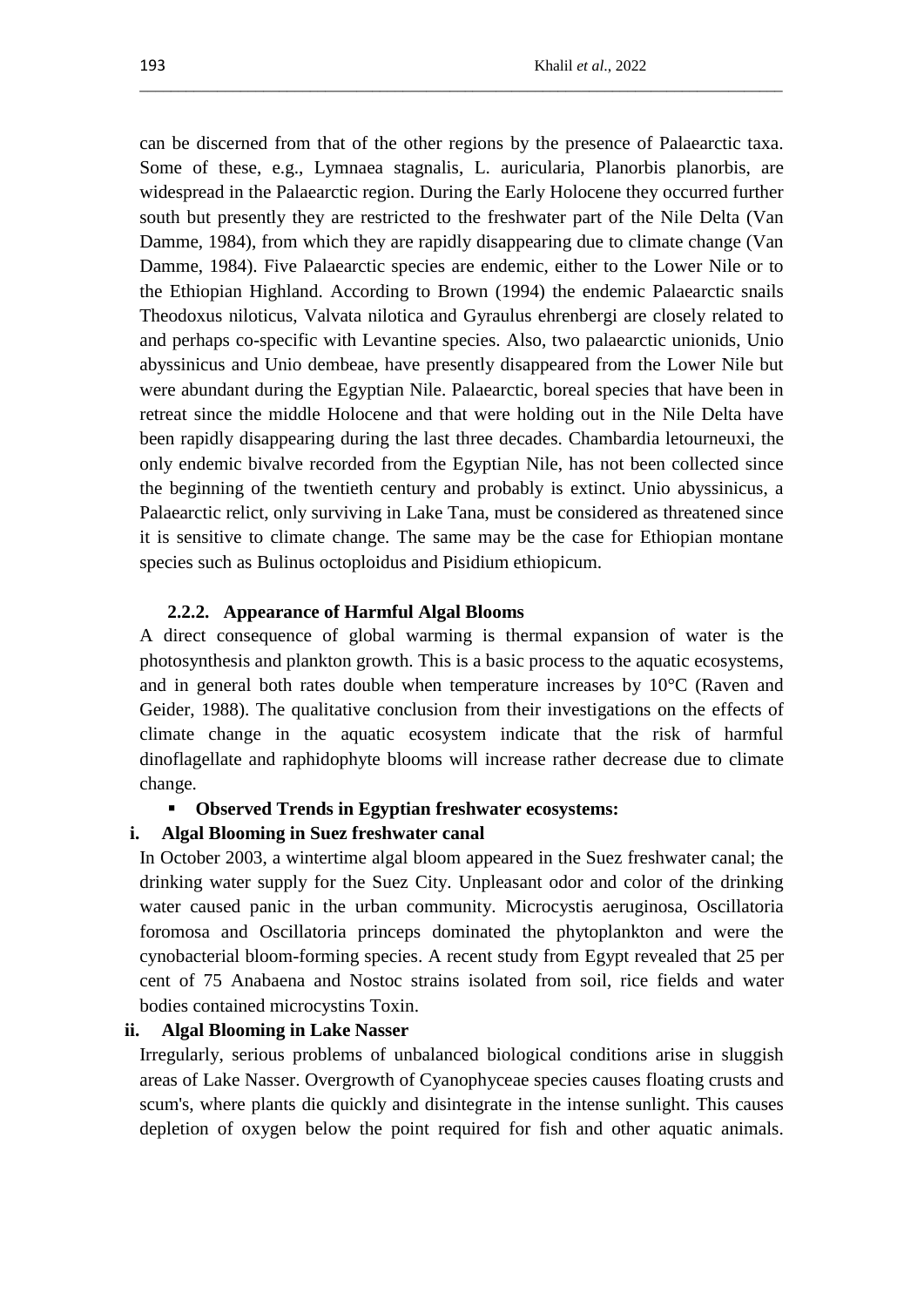Mohamed (1993) recorded the occurrence of water blooms in Lake Nasser eight times during six years (from 1987 to 1992) and pointed out that water blooms occurred only in very limited areas of the southern part of the Lake.

**\_\_\_\_\_\_\_\_\_\_\_\_\_\_\_\_\_\_\_\_\_\_\_\_\_\_\_\_\_\_\_\_\_\_\_\_\_\_\_\_\_\_\_\_\_\_\_\_\_\_\_\_\_\_\_\_\_\_\_\_\_\_\_\_\_\_\_\_\_\_\_\_\_\_\_\_\_\_\_\_**

Cyanophyceae species were found in all samples of blooms. Microcystis aeruginosa was the dominant species in all the samples of water blooms (Mohamed, 1993). He pointed out that Oscillatoria spp. were observed in extreme values at Korosko, while Aphanocapsa sp. was present in high quantities at Abu Simbel. Recently, water blooms have been recorded in the central area of the Lake.

# **2.2.3. Shifts in community composition, competition and survival**

Changes in baseline conditions of aquatic ecosystems could influence the outcomes of competition between species with differential temperature tolerances, as well as affect the necessary habitat requirements and survivability of sensitive species. Temperatures that commonly exceed physiological thresholds or lethal limits will presumably set relatively hard limits to species occurrence, although variation in life history and behavior (including phenotypic plasticity), such as the increasing exploitation of thermal refugee, may mitigate hard constraints. For example, fish and amphibian species will experience increased stream and lake temperatures that will affect their food supply and fitness (e.g. reproductive fitness and survival).

# **Observed Trends in Egypt**

The highest species richness in Afrotropical Africa is found in the Egyptian Nile where 39 species are present. In the 20th century, due to the disappearance of swampy habitats along the borders of the Egyptian Nile, many smaller gastropod species that live in debris and among aquatic vegetation became restricted to the slow flowing and stagnant canals of the Nile Delta where vegetation was still abundant and the bottom was muddy.

Compared to the Nilotic molluscan community recorded in 19th century, the present one shows only a slight decrease in species richness, due to the disappearance of a couple of Palaeartic species that were already relicts one hundred years ago. Their disappearance may have been caused by global climate change. It should be pointed out however, that the only endemic Afrotropical bivalve in Egypt, Chambardia letourneuxi, which was confined to the Delta has not been collected since the late 19th century and should be considered as Extinct.

#### **4- Altered interaction with invasive and non-native species**

Both invasive species and climate change are major ecosystems stressors. Climate change is expected to worsen the world"s invasive species problems (Dukes and Mooney 1999), because ecosystems are more vulnerable to invasion when they are disturbed (Hobbs 1991; Hobbs and Huenneke 1992). Disturbance events create opportunities for invasive pests to take the place of natives. For example, droughts probably assisted rabbits to displace rufous hare wallabies (Lundie- Jenkins *et al*. 1993).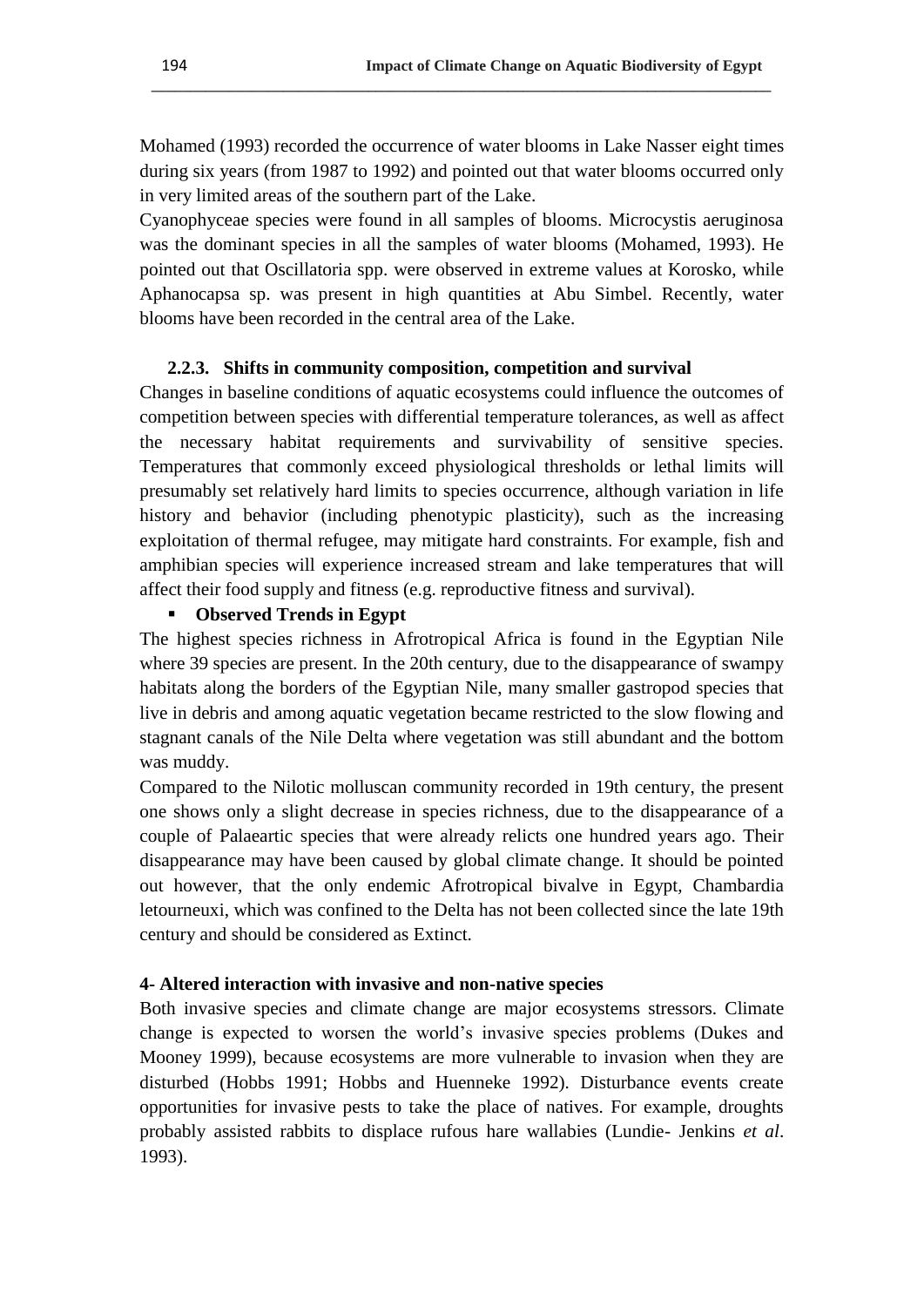For many native species to survive in the future, they may have to relocate by spreading south or perhaps into higher altitudes. But the speed at which species will be required to migrate could exceed those rates recorded in the past, when trees and other plants recolonised far northern latitudes after ice ages (Malcolm *et al*. 2002; Davis ; Shaw 2001).

\_\_\_\_\_\_\_\_\_\_\_\_\_\_\_\_\_\_\_\_\_\_\_\_\_\_\_\_\_\_\_\_\_\_\_\_\_\_\_\_\_\_\_\_\_\_\_\_\_\_\_\_\_\_\_\_\_\_\_\_\_\_\_\_\_\_\_\_\_\_\_\_\_\_\_\_\_\_\_\_\_\_\_

# **Observations in Egypt**

The mosquitofish (Gambusia holbrooki) is among the most invasive fish in Egypt and abundant in most Mediterranean countries. It is unable to tolerate the colder winters of northern and central Europe. Understanding the effects of latitude on its life-history traits is essential to predict the potential for its invasion in different scenarios of climate change. The study of Huey *et al*. (2000) confirms the interest of latitudinal studies of invasive species (particularly given current scenarios of accelerated climate change). This knowledge is of enormous importance to understand the invasive potential of mosquitofish worldwide.

#### **2.2.4. Impacts of climate change on freshwater fisheries**

Freshwater fisheries ecology is profoundly affected by changes in precipitation and run-off which may occur due to climate change. Lake fisheries in southern Africa for example, will likely be heavily impacted by reduced lake levels and catches.

Increased temperature may lead to stronger, earlier and longer stratification of lakes and reservoirs and, with limited or no seasonal turnover, greater deoxygenation (i.e. Hypoxia) of bottom layers. River runoff is expected to increase at higher latitudes but decrease in parts of West Africa, southern Europe and southern Latin America. Overall, a global temperature increase of  $1^{\circ}$ C is associated with a four percent increase in river run-off. Changes in flood areas, timing and duration are also expected.

In general, temperature changes are likely to impact cold-water species negatively, warm-water species positively, and cool-water species positively in their northern ranges and negatively in their southern ranges. Also, there will likely be a general shift of cool- and warm-water species northward in northern hemisphere rivers. The abundance and species diversity of riverine fishes are predicted to be particularly sensitive to climatic disturbances, since lower dry season water levels may reduce the number of individuals able to spawn successfully. The timing of flood events is a critical physiological trigger that induces fish to migrate and spawn at the onset of the flood which enables their eggs and larvae to be transported to nursery areas on flood plains. Fishing yields are expected to drop as a result of the accumulated conditions related to temperature, rainfall and the behaviour of animal and plant species.

The future impacts of climate change on fisheries and aquaculture are still poorly understood. The key to minimizing negative impacts and maximizing opportunities will be understanding and promoting the wide range of creative adaptive measures and their interactions with existing policy, legal and management frameworks.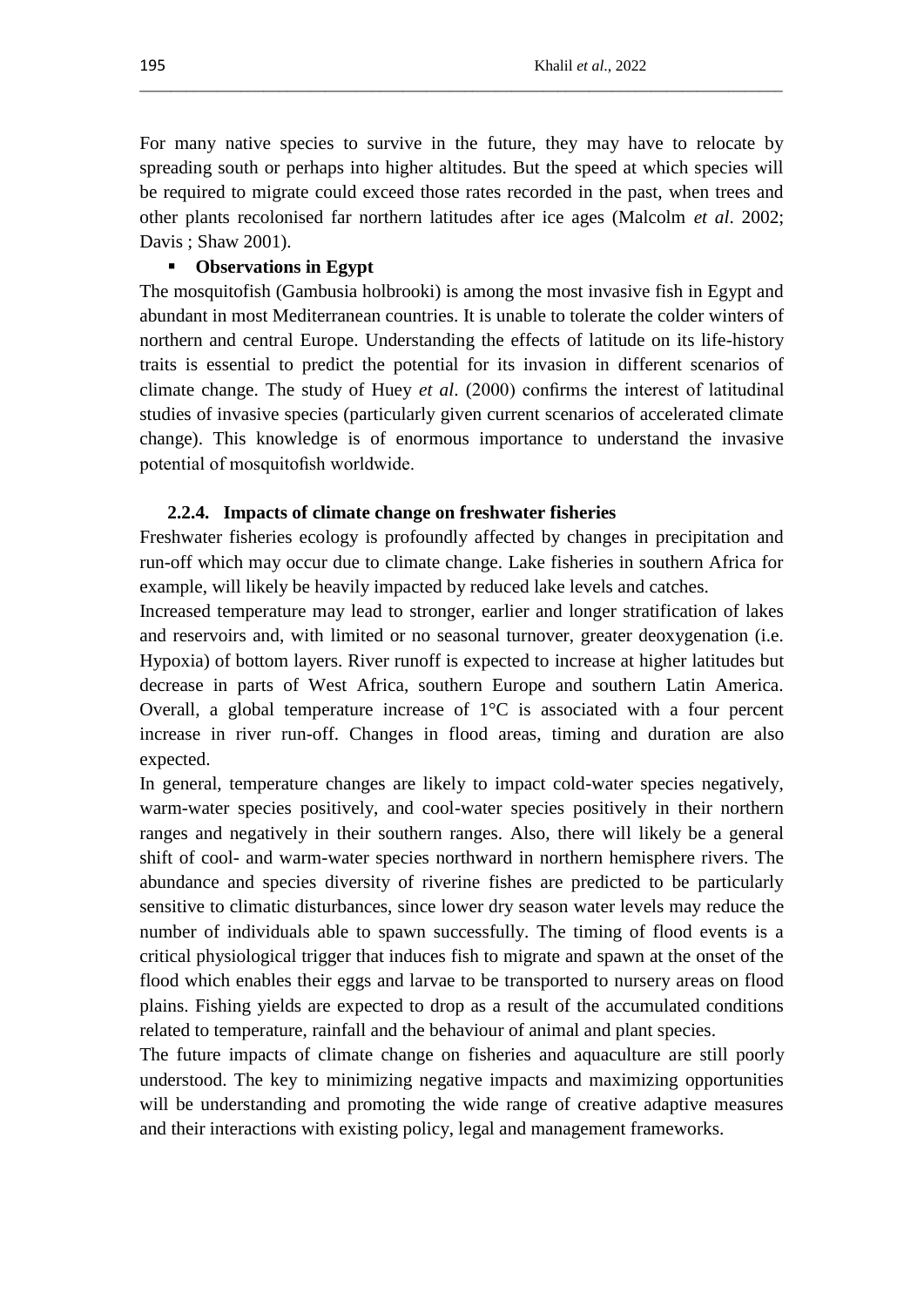# **2.3.Role of Protected Areas in conserving biodiversity:**

Leach *et al.* (2013) studied in Egypt the role of Protected Areas in conserving biodiversity from the future climate change and increasing of temperature. In this study they used two techniques in conservation science, first, to estimate the likely impacts on the distributions of mammals and butterflies in Egypt (MaxEnt), and second, to measure the effectiveness of Egypt's Protected Area network (Zonation). They predicted that future climate will have significant effects on species richness and the relative value for conservation of sites in Egypt: some areas will increase in species richness, whilst others will decrease significantly.

**\_\_\_\_\_\_\_\_\_\_\_\_\_\_\_\_\_\_\_\_\_\_\_\_\_\_\_\_\_\_\_\_\_\_\_\_\_\_\_\_\_\_\_\_\_\_\_\_\_\_\_\_\_\_\_\_\_\_\_\_\_\_\_\_\_\_\_\_\_\_\_\_\_\_\_\_\_\_\_\_**

Currently, the sites of highest relative conservation value are found in the Nile Delta, southeastern and Sinai regions of Egypt and along the Mediterranean and Red Sea coastlines, with Protected Areas having a higher conservation value than unprotected areas. Under future climate scenarios the relative conservation value of Protected Areas are predicted initially to decline and then gradually increase by the 2080s. It is predicted that many areas, especially the Nile Delta and the southeast, will require extra protection in the future; areas that are currently not protected, but have high species richness and conservation value, may need to be protected to prevent loss of biodiversity.

# **2.4.SOCIOECONOMIC IMPACT OF CLIMATE CHANGE:**

- Coral bleaching will certainly affect the tourism activity in Red Sea beaches and recreational villages, which are now big source of financial incomes for many of local people in these areas. Moreover, coral reef structures are home to more than 25 % of marine organisms, including reef fishes, sponges, jellyfish, worms, shrimps, lobsters, crabs, bivalve, gastropods, starfish, sea urchins, sea cucumbers, marine turtles, marine snakes, marine mammals and marine birds. Many of these species are main resources for fishermen and biodiversity tourism. An economic study concluded that coral reefs deliver an estimated economic value of \$375 billion from tourism / year worldwide, fisheries and shore line protection.
- It is also concluded that there may be an increase in the number of cyanobacterial blooms because of a combination of increased nutrient concentrations and water temperature. This will certainly impact the fish production in many aquatic ecosystems in Egypt.
- Increased streamflow, warmer temperatures, calmer summer winds, and increased depth due to sea-level rise would affect the coastal lakes which contribute great national income. This is the case of the Delta wetlands of Egypt.

# **2.5. Vulnerability, Ongoing Studies and Systematic Observation: 2.5.1. River Nile**

Many studies addressed the sensitivity of the **River Nile** waters to climate change. The sensitivity of different Nile basins to uniform changes in rainfall have been documented (Sayed,, 2004). It is clear that the Eastern Nile (Atbara and the Blue Nile)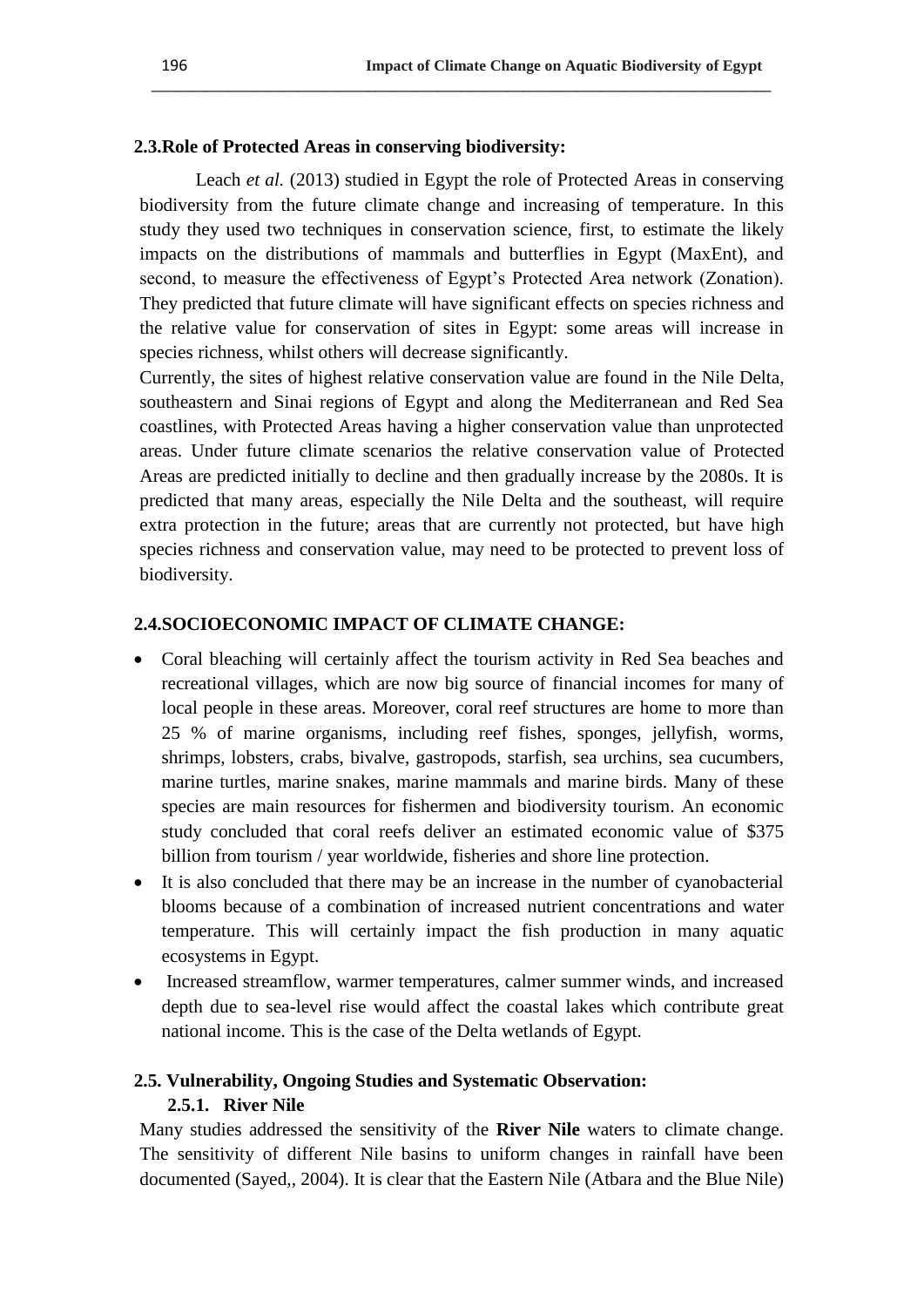is extremely sensitive to the change in rainfall both positive and negative, where an increase of 10% in rainfall results in a 36% increase in water flow at Khartoum, and a decrease of 10% in rainfall results in flow reduction of 31%. The sensitivity of Nile water flows and consequently species diversity are also affected by the change in temperature, which causes corresponding changes in evaporation and evapotranspiration (Hulme *et al*., 1995). An increase of 4% in evapotranspiration would result in a reduction of Blue Nile and Lake Victoria flows by 8% and 11% respectively.

\_\_\_\_\_\_\_\_\_\_\_\_\_\_\_\_\_\_\_\_\_\_\_\_\_\_\_\_\_\_\_\_\_\_\_\_\_\_\_\_\_\_\_\_\_\_\_\_\_\_\_\_\_\_\_\_\_\_\_\_\_\_\_\_\_\_\_\_\_\_\_\_\_\_\_\_\_\_\_\_\_\_\_

## **2.5.2. The coastal zones and inland lakes of Egypt**

They are perceived as vulnerable to the impacts of climate change, not only because of the direct impact of sea level rise, but also because of the potential impacts of climate changes on their water resources, agricultural resources, tourism and human settlements. In particular, the low lying Nile Delta region, which constitutes the main agricultural land of Egypt and hosts over one-third of the national population and nearly half of all crops (World Resources Institute, 2007), industrial activities and commercial centers, is highly vulnerable to various impacts of climate change.

#### **2.5.3. Salt water intrusion**

Salt water intrusion and its potential impacts on wetlands and ground water quality in the coastal zone cannot be overlooked especially in low land areas along the Mediterranean coast of Egypt. This will in turn lead to disappearance of freshwater biota and deterioration of wetland diversity. This phenomenon is considered of utmost importance and warrant full investigation.

#### **2.5.4. Environmental extreme events**

The increase of intensity and frequency of environmental extreme events is also expected to affect the coastal zones of Egypt and extend over the whole country as well as across the Mediterranean. Saharan dust and heat waves are well known to seriously affect land agricultural productivity, materials lifetime and public health. Increased intensity and frequency of marine storms will necessarily increase risks of transportation accidents and health risks. A change of wind direction and coastal current pattern is also expected due to climate changes; that will seriously affect the marine fauna. Decreases of precipitation on the Red Sea coastal area, changes of the well known Nawwat pattern of extreme events at Alexandria, increased rates and frequencies of dust storms and prevailing temperature inversions are only a few examples of climate change observations in the coastal areas.

## **2.5.5. Mangrove and coral reefs:**

The impact of climate change on mangrove trees and coral communities in the Red Sea will include coral bleaching due to increasing temperatures, loss of habitats as well as loss of biodiversity hence deterioration of fisheries and tourism.

#### **2.5.6. Diversity**

Reduction of plant and animal diversity in high temperature and very dry environment, as what happened in Elba and south Sinai mountains. Air temperature at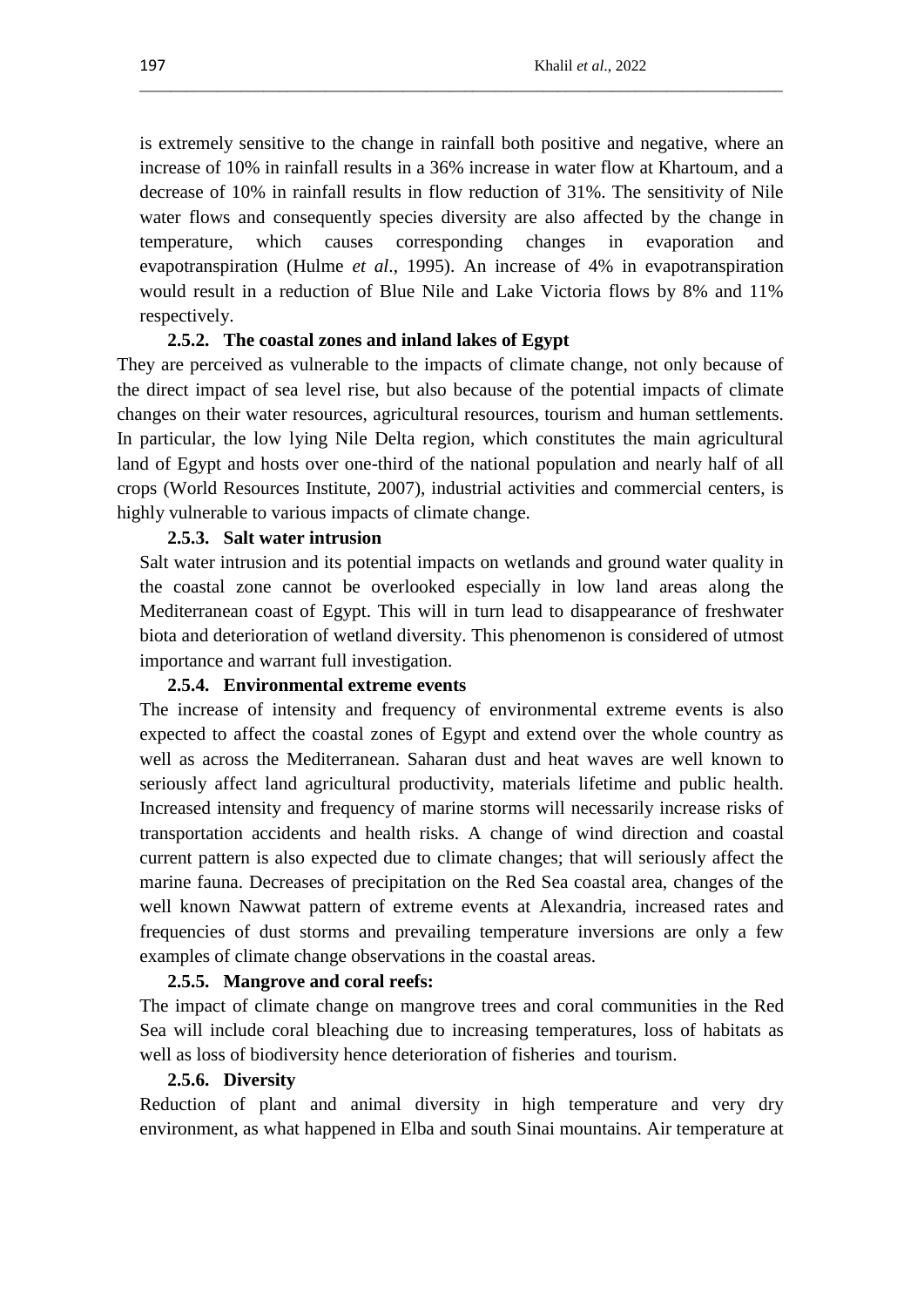Elba Mountain increased about  $3^{0}C$  since 1960s that led to disappearance of some sensitive plant species (such as Embet trees) down the mountains and moving some of them to the upper parts of the mountains, where low temperature and high humidity.

**\_\_\_\_\_\_\_\_\_\_\_\_\_\_\_\_\_\_\_\_\_\_\_\_\_\_\_\_\_\_\_\_\_\_\_\_\_\_\_\_\_\_\_\_\_\_\_\_\_\_\_\_\_\_\_\_\_\_\_\_\_\_\_\_\_\_\_\_\_\_\_\_\_\_\_\_\_\_\_\_**

# **2.6. Ongoing Studies and Efforts Exerted**

- In south Sinai protected areas a program is implemented for the management of existing communities of coral reefs and mangrove plants, and carrying out research for encouraging of ongoing artificial coral and mangrove cultivation and expanding coral and mangrove protectorates and strengthening management and protection.
- Natural Protection Sector in EEAA has proposed a plan for incorporation of predicted climate change impacts activities into the programs and action plans of biodiversity. Another plan was also proposed by EEAA for determination the most risk areas exposed to the effect of the climate change.
- The Egyptian National Assembly has recently approved new regulations to include Integrated Coastal Zone Management (ICZM) into developmental plans needed for better management of coastal resources including lakes and protection against impacts of climate change. This makes it necessary to have a strong institutional monitoring capability.

The following adaptation measures on the local scale are under considerations (El Shennawy, 2008):

- Creating wetlands in areas vulnerable to the impacts of sea level rise in low lying deltas. Lake Manzala and Lake Burullus are two examples of such areas eligible for such adaptation processes;
- Progressing with protecting and fixing natural sand dunes systems which constitute an important natural protection;
- Promoting the role of stakeholders' participation in evaluating the trade-offs between adaptation options.
- Incorporating the management of sea level rise risks into the development plans of Egypt"s low elevation coastal zones in the Nile Delta.
- Developing an adaptation policy framework for the low elevation coastal zone areas; climate change risk reduction strategies; policies and relevant measures integrated into land use plan, and the identification of needs of laws and regulations related to coastal zone development to take careful account of climate risks.
- Identifying means of strengthening institutional and individual capacities to implement integrated coastal zone management plans.
- The National Plan for Land Use proposed also many programs for facing the climate change risks:
- Developing an adaptation policy framework for management of mountain habitats, as they are considered the strategic resource for biodiversity in Egypt.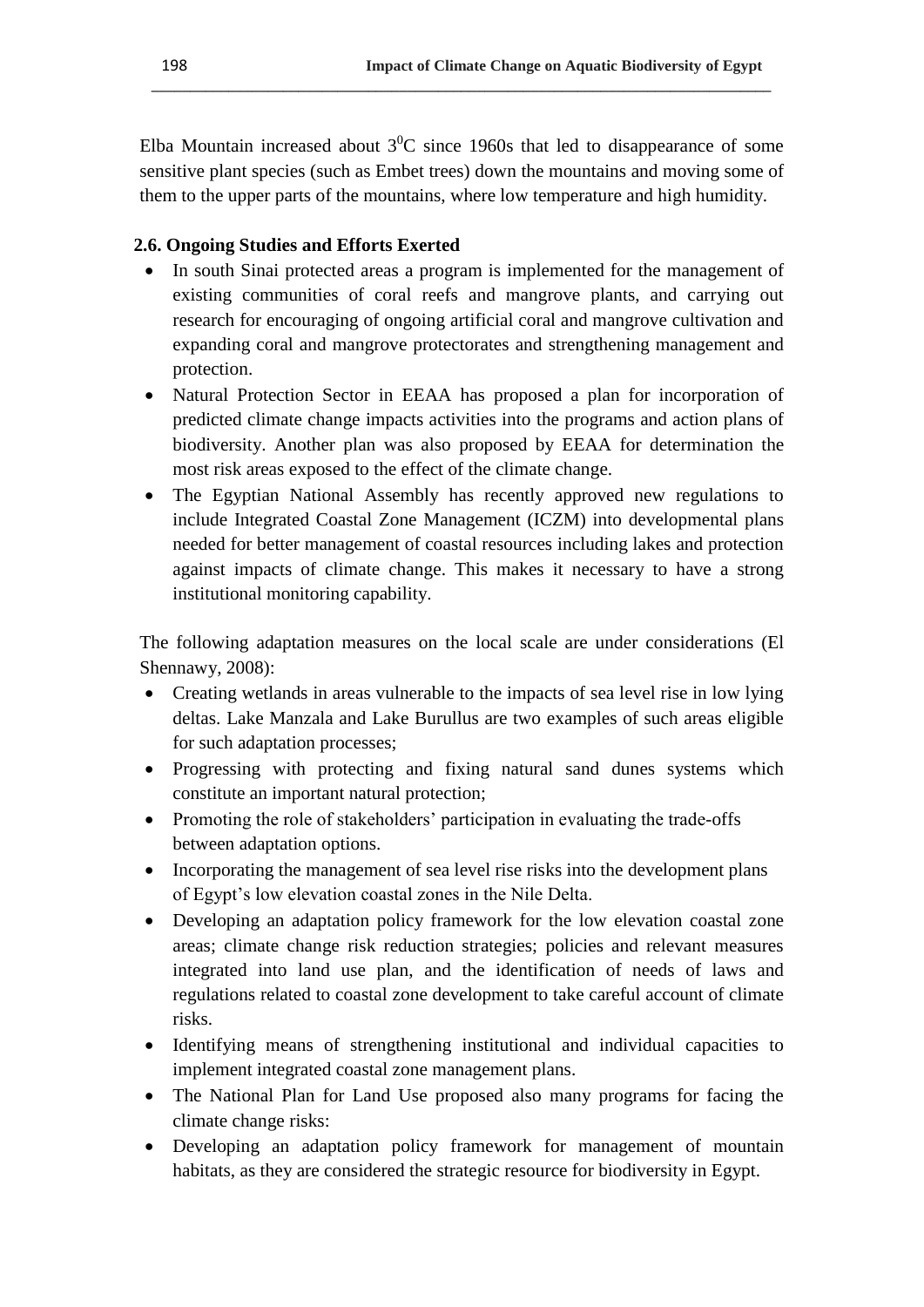Reconsideration of the present and future protected areas network in Egypt to incorporate the expected impacts of climate change on biodiversity.

\_\_\_\_\_\_\_\_\_\_\_\_\_\_\_\_\_\_\_\_\_\_\_\_\_\_\_\_\_\_\_\_\_\_\_\_\_\_\_\_\_\_\_\_\_\_\_\_\_\_\_\_\_\_\_\_\_\_\_\_\_\_\_\_\_\_\_\_\_\_\_\_\_\_\_\_\_\_\_\_\_\_\_

- Establishing research programs on plants inhabiting the arid environment, such as mountains and deserts.
- Man activities should be away of the coastal line by about one kilometer.

# **2.7. Systematic Observation**

# **Systematic Observation Needs**

For systematic observation, the following is needed:

Establishing of proper systematic observation systems, monitoring networks and institutional information systems on sea level rising to support decision making. The systems primary objectives would be the identification of vulnerable areas; monitoring biodiversity and species sensitive to climate changes inside and outside the protected areas; building of databases; development and implementation of measures for resource protection; and following up and enforcement of planning regulations. Also, establishment of institutional capacities for monitoring coastal and sea surface temperature variations in the Mediterranean and Red Seas, as well as lakes and wetlands, including more effective use of remote sensing and non- traditional observing strategies.

The institutionalization of systematic observations of sea surface temperature, coastal land use and sea level variations, ensuring the availability of results for to the scientific community and policy makers.

In Egypt, the Central Agency for Population, Mobilization and Statistics (CAPMAS) represents the official authority for national data collection and analysis for the country. Its website offers information and data concerning various environment and development indicators. In addition several other organizations are carrying out systematic observations for specific climate targets. The systems and programs available for systematic observation are the following:

# **2.7.1. Meteorological and Atmospheric Observation**

The Egyptian Meteorological Authority (EMA) is the authority responsible for systematic observations and meteorological forecasting in Egypt since 1933. The country-wide monitoring network consists of 112 stations including surface and atmospheric stations, air pollution, global radiation and agro-meteorological stations.

# **2.7.2. Air Pollution Monitoring:**

The Egyptian Environmental Affairs Agency (EEAA) has contracted the Environmental Hazards and Mitigation Center (EHMC) at Cairo University, and the Institute for Graduate Studies and Research (IGSR), Alexandria University for sampling, measuring and carrying out laboratory analyses for a number of air pollutants. The National Institute for Standardization (NIS) acts as the reference laboratory for standardization, quality assurance and control. A network of 47 stations is established over Cairo, Alexandria, main cities in the Delta and Upper Egypt.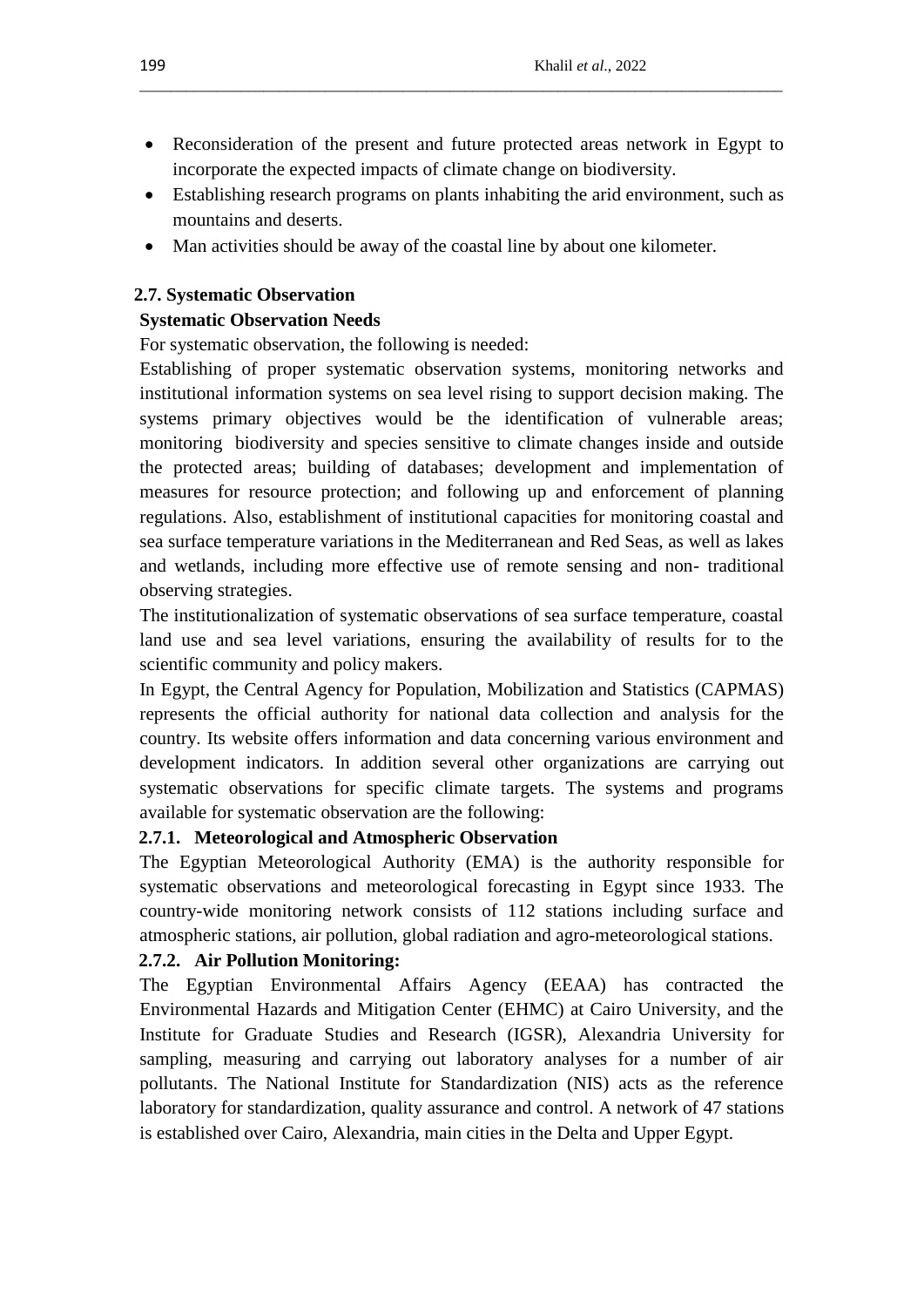# **2.7.3. Coastal Water Quality Monitoring Network:**

The Institute of Graduate Studies and Research (IGSR), Alexandria University, is responsible for monitoring the Mediterranean coast of Egypt and the National Institute of Oceanography and Fisheries (NIOF) is responsible for monitoring the Red Sea coast. The monitoring institutions also participate in a laboratory quality assurance program supervised by an independent reference laboratory at the Faculty of Science, Ain Shams University.

**\_\_\_\_\_\_\_\_\_\_\_\_\_\_\_\_\_\_\_\_\_\_\_\_\_\_\_\_\_\_\_\_\_\_\_\_\_\_\_\_\_\_\_\_\_\_\_\_\_\_\_\_\_\_\_\_\_\_\_\_\_\_\_\_\_\_\_\_\_\_\_\_\_\_\_\_\_\_\_\_**

EEAA has established a website where these data are published. The physical parameters monitored by this network verify and complement satellite measurements of Sea Surface Temperature (STT) so as to provide useful information on changes of SST at various localities of the coastal zone.

### 4- **Framework for mitigation and adaptation actions for conserving Biodiversity:**

In spite of recording many species and ecosystem vulnerability, but still there are no much knowledge on the impact of climate changes upon biodiversity in Egypt, especially in freshwater and arid terrestrial ecosystems, and there are many gaps in information about the sensitive species to increasing temperature. The future impacts of climate change on fisheries and aquaculture are still poorly understood. Although uncertainty and gaps in knowledge exist, sufficient scientific information is available to plan for and address climate change impacts now. Implementing strategic adaptation actions early may reduce severe impacts and prevent the need for more costly actions in the future.

## **2.8.General Approach to Mitigation Action**

Egypt is fully aware that GHG emissions reduction, particularly by major producers, is the only measure that could ensure the mitigation of global warming and climate change. The mitigation measures are based on those described in national plans and country studies documents. Implementation of these national plans needs financial and technical support from the international donors.

Promotion of energy efficiency and utilization of renewable resources of energy not only contribute to the reduction of greenhouse gases but also are consistent with the long-term development goals of the Egyptian economy. Various policies and measures related to internalizing renewable energies, energy efficiency and reduction of GHG emissions, as advocated in the UNFCCC, have been developed in Egypt.

Technology transfer needs for mitigating the effects of climate change over the medium term include environmental friendly technologies for the protection of the Mediterranean coast in general, and low elevation coastal zones in the Nile Delta in particular. Technical and financial support is urgently needed to establish research programs with teams from existing universities and research institutes. In this respect, priority research areas within the different fields include:

- Developing new strains tolerant to heat, salinity and water stresses.
- Adaptation options based on genetic engineering applications.
- Evaporation and evapotranspiration reduction.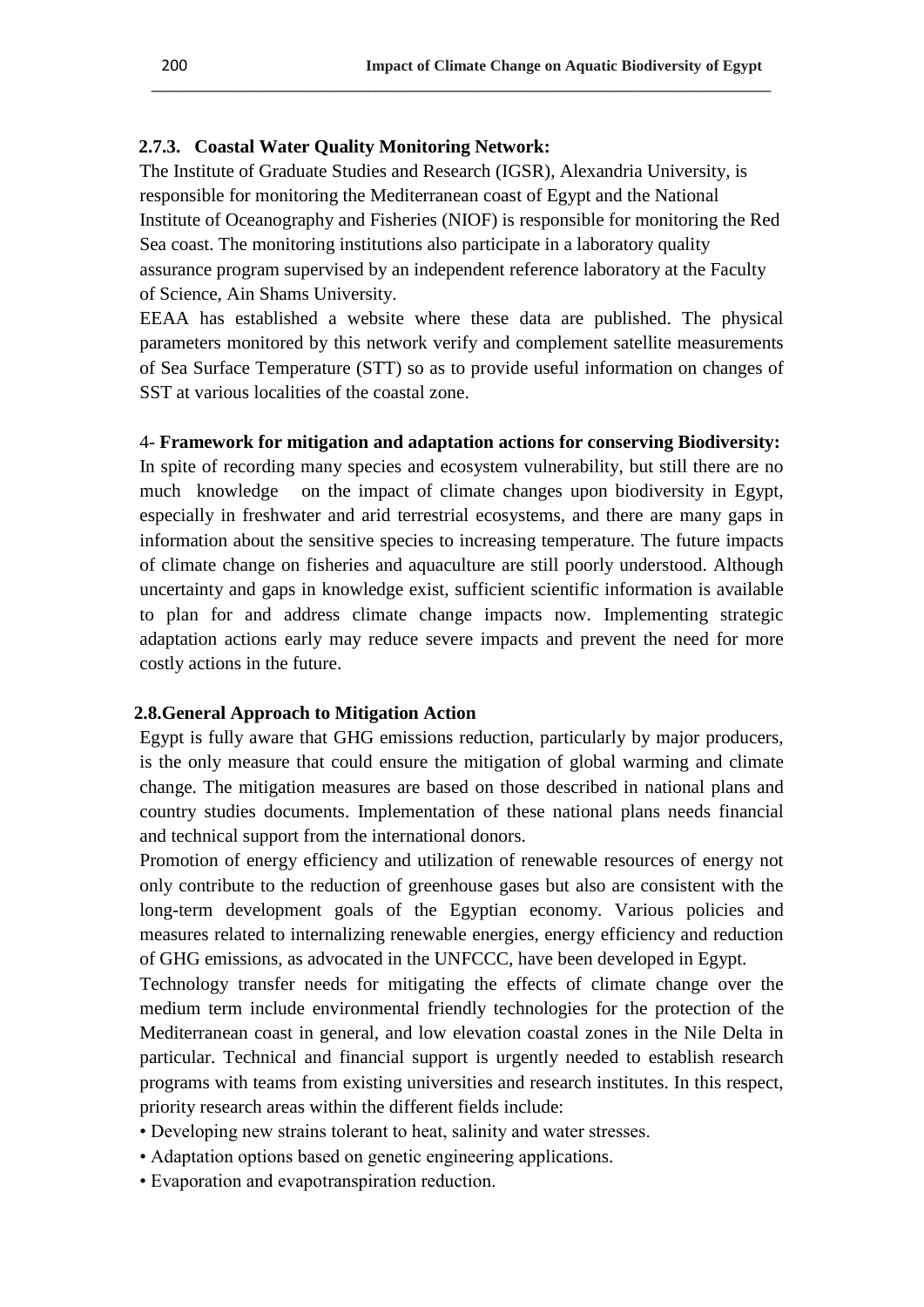- Simple and cheap marine aquaculture techniques.
- Non-conventional water resources development.
- Advanced research in the area of improved water use efficiency and water demand management as no- regret solutions to cope with climate change.

\_\_\_\_\_\_\_\_\_\_\_\_\_\_\_\_\_\_\_\_\_\_\_\_\_\_\_\_\_\_\_\_\_\_\_\_\_\_\_\_\_\_\_\_\_\_\_\_\_\_\_\_\_\_\_\_\_\_\_\_\_\_\_\_\_\_\_\_\_\_\_\_\_\_\_\_\_\_\_\_\_\_\_

• Vulnerability assessment of the coastal zone and exploration of options for adaptation in view of adopted scenarios of sea level rise

• Monitoring, modeling and assessment of impacts of salt water intrusion on coastal wetlands.

• Monitoring, modeling and assessment of potential impacts of climate changes on coral reef and impacts on tourism

• Socioeconomic considerations of immigration of vulnerable communities and employment considerations in safe areas

# **2.8.1. General Approach to Adaptation Action**

Adaptation actions are undertaken either to avoid or take advantage of actual and projected climate change impacts either by decreasing a system"s vulnerability or increasing its resilience. This may entail reprioritizing current efforts as well as identifying new goals and objectives to reduce overall ecosystem vulnerability to climate change.

## **2.8.2. -Adaptation actions:**

Adaptation actions may occur in legal, regulatory, institutional, or decision-making processes, as well as in on-the-ground conservation activities. For example, actions that restore or protect wetlands, and riparian areas can help moderate or reduce stream temperatures, alleviate the flooding and scouring effects of extreme rainfall or rapid snowmelt, improve habitat quality, and enable species migrations.

Decision-makers may also modify or create laws, regulations, and policies to incorporate climate change impacts into infrastructure planning to protect ecosystems, promote green infrastructure and low impact development approaches to reduce extreme flows and improve water quality and habitat, and adapt Early Detection and Rapid Response protocols to identify, control, or eradicate new and existing invasive species before they reach severe levels. Although uncertainty and gaps in knowledge exist, sufficient scientific information is available to plan for and address climate change impacts now. Implementing strategic adaptation actions early may reduce severe impacts and prevent the need for more costly actions in the future. The actions aim to:

(1) Remove other threats and reduce non-climate stressors that exacerbate climate change effects;

(2) Establish, increase, or adjust protected areas, habitat buffers, and corridors; and,

(3) Increase monitoring and facilitate management under uncertainty, including scenario-based planning and adaptive management.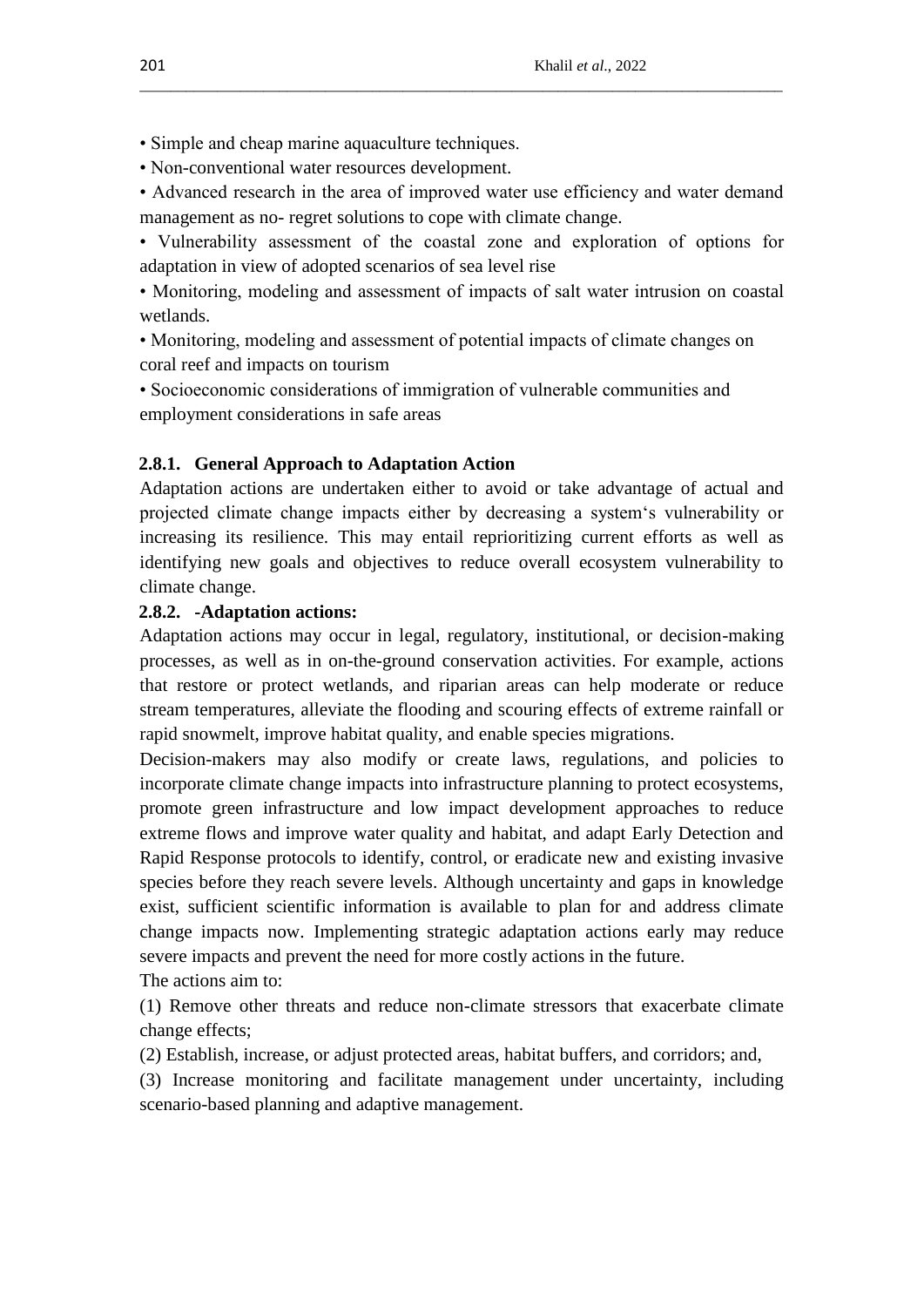# **The following is the number of actions that should be done:**

# **Conduct/gather additional research, data, and products**

Gathering research, data, and products on actual and projected climate change impacts is critical to supporting adaptation action. Models and research products have predicted a range of plausible scenarios; as these tools are refined, many indicate that the extent and magnitude of climate impacts may be greater than previously thought. Incorporating the best available science, traditional ecological knowledge, and citizen science efforts may improve climate adaptation decisions.

**\_\_\_\_\_\_\_\_\_\_\_\_\_\_\_\_\_\_\_\_\_\_\_\_\_\_\_\_\_\_\_\_\_\_\_\_\_\_\_\_\_\_\_\_\_\_\_\_\_\_\_\_\_\_\_\_\_\_\_\_\_\_\_\_\_\_\_\_\_\_\_\_\_\_\_\_\_\_\_\_**

# **Create/enhance technological resources**

Technology transfer needs for mitigating the effects of climate change over the medium term include environmental friendly technologies for the protection of the Mediterranean coast in general, and low elevation coastal zones in the Nile Delta in particular. Also, updated genetic engineering techniques are very important for producing tolerant species to high temperature, high salinity and dryness.

Technological resources can make adaptation action easier and more accessible. These resources include the tools that can support information exchange, modeling of vulnerability and risk, and decision-making. These resources can help planners, managers, scientists, and policy makers to identify priority species and areas for conservation, generate inundation and hazard maps, and ascertain organizations and communities that have successfully implemented adaptation strategies.

## **Conduct vulnerability assessments and studies**

Vulnerability assessments help practitioners evaluate potential effects of climatic changes on ecosystems, species, human communities, and other areas of concern. Vulnerability assessments and studies can identify impacts of concern, a range of scenarios that depend on the frequency and magnitude of changes, who and what is at risk from these impacts, and what can be done to reduce vulnerability and increase resilience. Specifically, climate change vulnerability assessments provide two essential components to adaptation planning:

- i. Identifying *which* species or ecosystems are likely to be most strongly affected by projected changes; and Understanding *why* these resources are likely to be vulnerable, including the interaction between climate shifts and existing stressors.
- ii. Determining *which* resources are most vulnerable enables managers to better set priorities for conservation action, while understanding *why* they are vulnerable provides a basis for developing appropriate management and conservation responses (emphasis in original). In other words, they can provide a factual underpinning for differentiating between species and systems likely to decline and likely to thrive, but do not in themselves dictate adaptation strategies and management responses. This emphasizes the fact that a vulnerability assessment is not an endpoint, but a source of information that can be incorporated into planning and decision-making.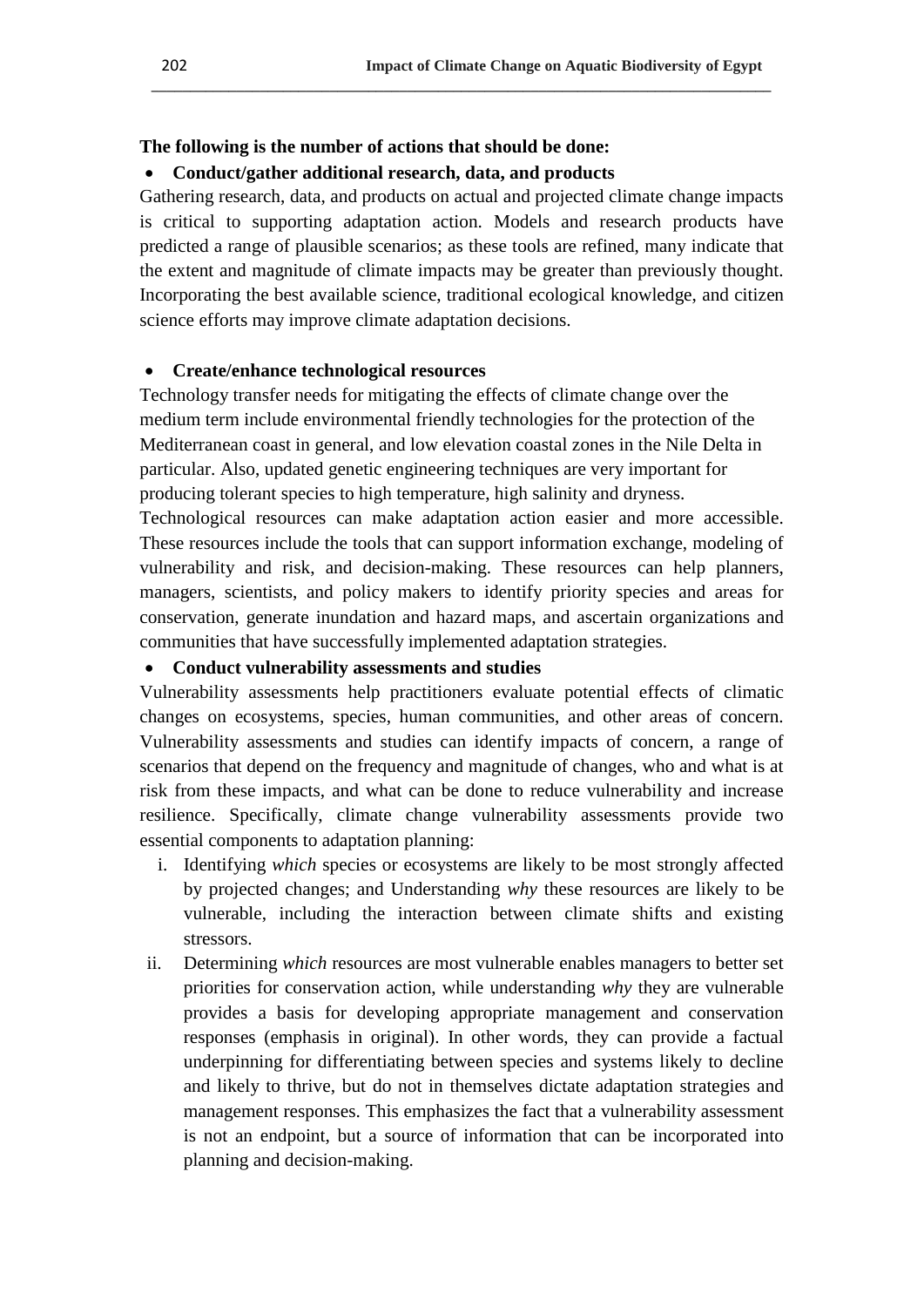# **Conduct scenario planning exercises**

Scenario planning involves the creation of a series of scenarios specifically for the planning process in question, as well as narratives to accompany those scenarios. It also involves the use of those scenarios for evaluating policy/management options. Scenario planning allows participants to identify actions that work well across multiple scenarios, to discover options for dealing with uncertainty, and can improve adaptive management.

\_\_\_\_\_\_\_\_\_\_\_\_\_\_\_\_\_\_\_\_\_\_\_\_\_\_\_\_\_\_\_\_\_\_\_\_\_\_\_\_\_\_\_\_\_\_\_\_\_\_\_\_\_\_\_\_\_\_\_\_\_\_\_\_\_\_\_\_\_\_\_\_\_\_\_\_\_\_\_\_\_\_\_

# **Increase organizational capacity**

Sufficient organizational capacity is needed to support adaptation activities at all levels of government. This strategy includes improving the resources, tools, knowledge, and institutional support required to increase organizational capacity.

# **Create/host adaptation training and planning workshops**

While many researchers, conservation practitioners, and resource managers understand the reality of climate change, they are often still challenged by what actions to take. As a result, the conservation and resource management community needs assistance developing its thinking on dealing with climate change, finding the information or data it needs to make informed decisions, and finding people to interact with on this topic as individuals develop their own approaches.1304 Training and planning workshops can provide context, guidance, and practical examples of how adaptation is being addressed on-the-ground.

# **Provide training for people whose livelihoods are threatened by climate change**

This strategy directly addresses the potential economic consequences of global climate change. Increased water temperatures and ocean acidification will severely impact fisheries, aquaculture, and ecotourism and recreation based on natural resources.

# **Create new institutions (training staff, establishing committees)**

Creating committees and advisory bodies and having properly trained staff can institutionalize climate change considerations within an organization. Technical experts, scientists, and other staff can contribute important knowledge and recommendations to support governmental decision-making on climate adaptation.

# **Coordinate planning and management across institutional boundaries**

Many climate change impacts will affect multiple jurisdictions at once whether the effects are felt at local, regional, national, or international scales. Because climatic variability is not confined by political or social boundaries, cross-jurisdictional coordination of planning and management can improve adaptation efforts. Increased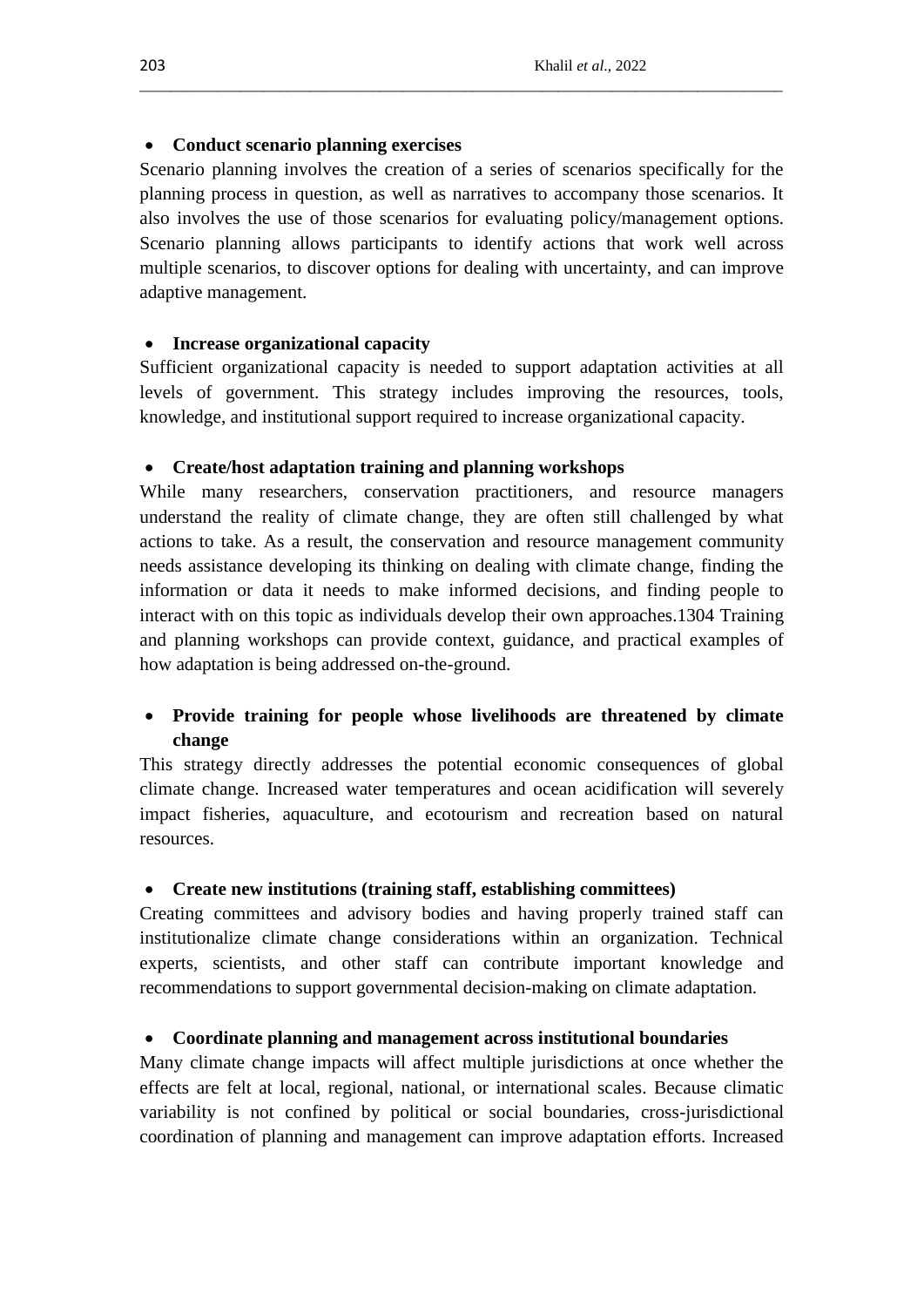cooperation may include information sharing, improved communication, and establishing formal partnerships to share resources, funds, and knowledge.

**\_\_\_\_\_\_\_\_\_\_\_\_\_\_\_\_\_\_\_\_\_\_\_\_\_\_\_\_\_\_\_\_\_\_\_\_\_\_\_\_\_\_\_\_\_\_\_\_\_\_\_\_\_\_\_\_\_\_\_\_\_\_\_\_\_\_\_\_\_\_\_\_\_\_\_\_\_\_\_\_**

# **Invest in/enhance emergency services planning and training**

Climate change is expected to increase risks to public health and safety throughout North America. Warmer temperatures and changes in precipitation patterns will likely increase incidences of wildfires and drought, pests and diseases, and intense heat waves. Integrating climate change concerns into emergency services planning and training, including police, fire and rescue, and emergency medical services, will be important to limit public health and safety risks.

# **Create stakeholder engagement processes**

As mentioned previously, gaining public buy-in for adaptation can be critical to ensuring the effectiveness of any strategy. Engaging stakeholders can occur in a variety of ways; for example, participating in meetings and workshops, one-on-one interactions, and websites, among others. Activities like interactive, participatory discussions, problem solving sessions, and role-playing exercises have been used to engage stakeholders in climate adaptation.

# **Increase/improve public awareness, education, and outreach efforts**

This action relates to improving the links between science, management, decisionmaking, and public awareness. These efforts may be in the form of presentations and workshops, print and internet media, steering and advisory committees, and traditional educational venues. More interactive approaches tend to be better at ensuring a two-way flow of information, recognizing that scientists must learn from managers, policy makers, and the public as well as vice-versa. Enabling managers and decision-makers to incorporate climate adaptation into practice requires that the appropriate science be available in useable forms when needed. The broader public also needs to be engaged in climate adaptation and be made aware of the potential ways that climate change may affect the economy, natural resources, livelihoods, health, and well-being. Gaining public buy-in may increase political and social capital to support climate adaptation action at local, regional, national, and international levels.

# **Evaluate existing monitoring programs for wildlife and key ecosystem components**

Monitoring systems provide information that managers can use to adjust or modify their activities through the process of adaptive management. This approach would evaluate the current state of the systems that collect, analyze, and interpret environmental information. It would determine how programs will need to be modified to provide management-relevant information on the effects of climate change and what new monitoring systems will need to be established in order to address gaps in knowledge of climate effects. The costs to adapt existing monitoring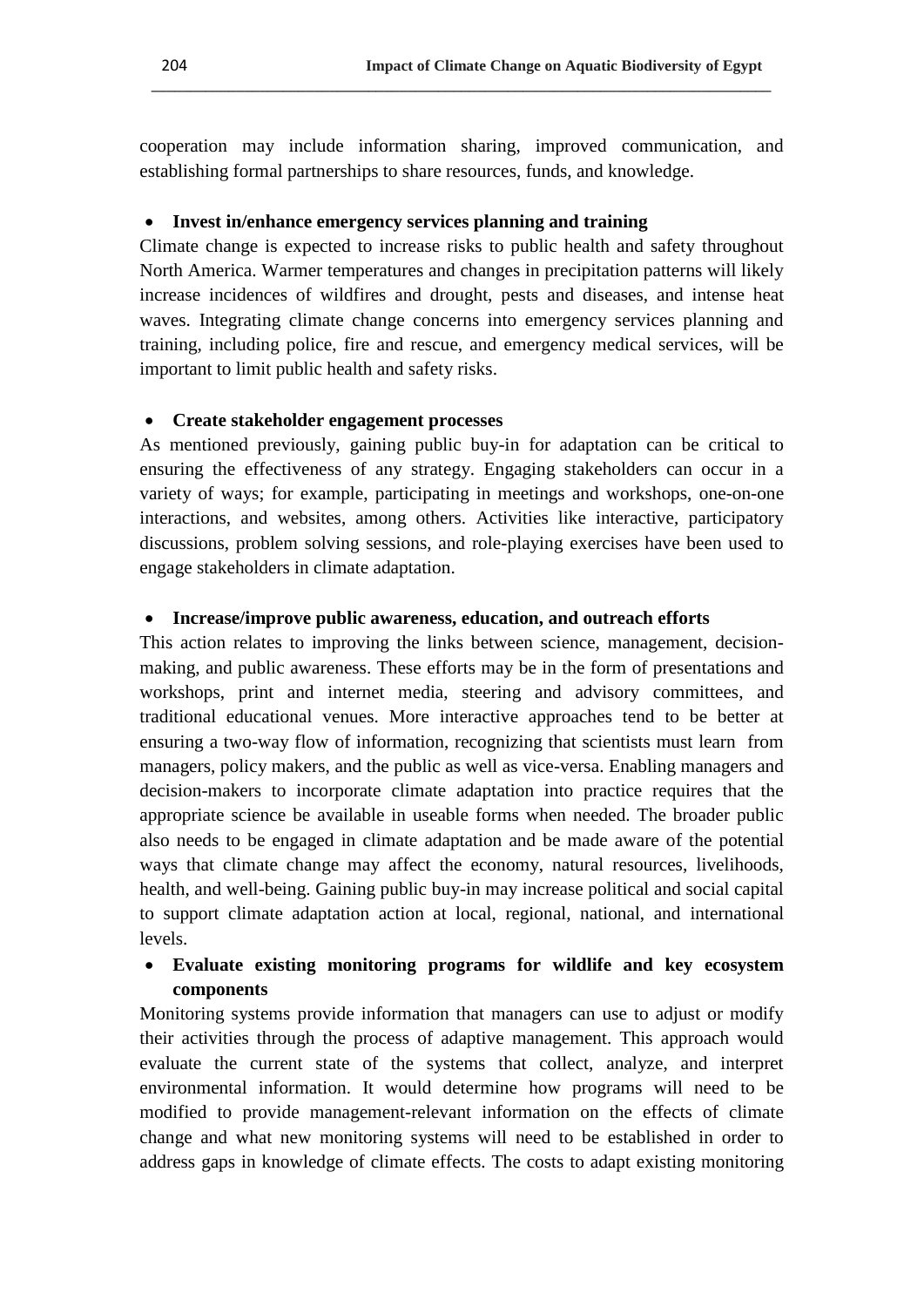systems and develop new monitoring systems are likely to be high. In many cases this will probably require new legislation and regulations, and possibly new tools and approaches to monitoring. It will also require better integration and coordination across existing monitoring programs.

\_\_\_\_\_\_\_\_\_\_\_\_\_\_\_\_\_\_\_\_\_\_\_\_\_\_\_\_\_\_\_\_\_\_\_\_\_\_\_\_\_\_\_\_\_\_\_\_\_\_\_\_\_\_\_\_\_\_\_\_\_\_\_\_\_\_\_\_\_\_\_\_\_\_\_\_\_\_\_\_\_\_\_

# **Improve coordinated management and monitoring of wetlands**

Three options for improving coordinated management and monitoring of wetlands are:

- i. Promote climate-smart integrated resource management at the watershed level by offering financial and other incentives
- ii. Use legislative reauthorizations to explore new ways to protect biodiversity and ecosystems in light of climate change and to integrate preservation and restoration1339
- iii. Support research on the impacts of climate change (and the effectiveness of various management options) on wetlands

# **Incorporate predicted climate change impacts into species and land management**

Information about actual and potential climate change impacts can be of benefit to land and natural resource managers in making decisions and taking actions. Climate change is not addressed in many existing natural resource plan documents. This strategy would use existing natural resource planning mechanisms to inform decisionmaking on a broad spectrum of natural resource management topics. Many existing natural resource plans already contain provisions for updates and revisions, which could provide a mechanism for incorporating information about climate change effects and adaptation strategies.

The problems with this approach are mainly practical at present: there is a definite cost associated with revisiting and revising management plans; in practice, many resource management plans are updated infrequently. While detailed predictions of potential climate change effects have only been available for a small subset of species and areas, considerable progress is being made in down-scaling of climate information for use at more local levels. Below, three examples are provided for incorporating predicted climate change impacts into species and land management:

# **Incorporate climate change into wetland restoration planning:**

To incorporate climate change into wetland restoration planning, one option is to establish wetland reference sites to document the impacts of climate change and to determine the effectiveness of management and adjustment strategies. Another option is to develop protection and adjustment tools through the use of ―pilots. In all cases, monitoring success and failures and actively making the results of studies broadly available to the public and other practitioners is suggested.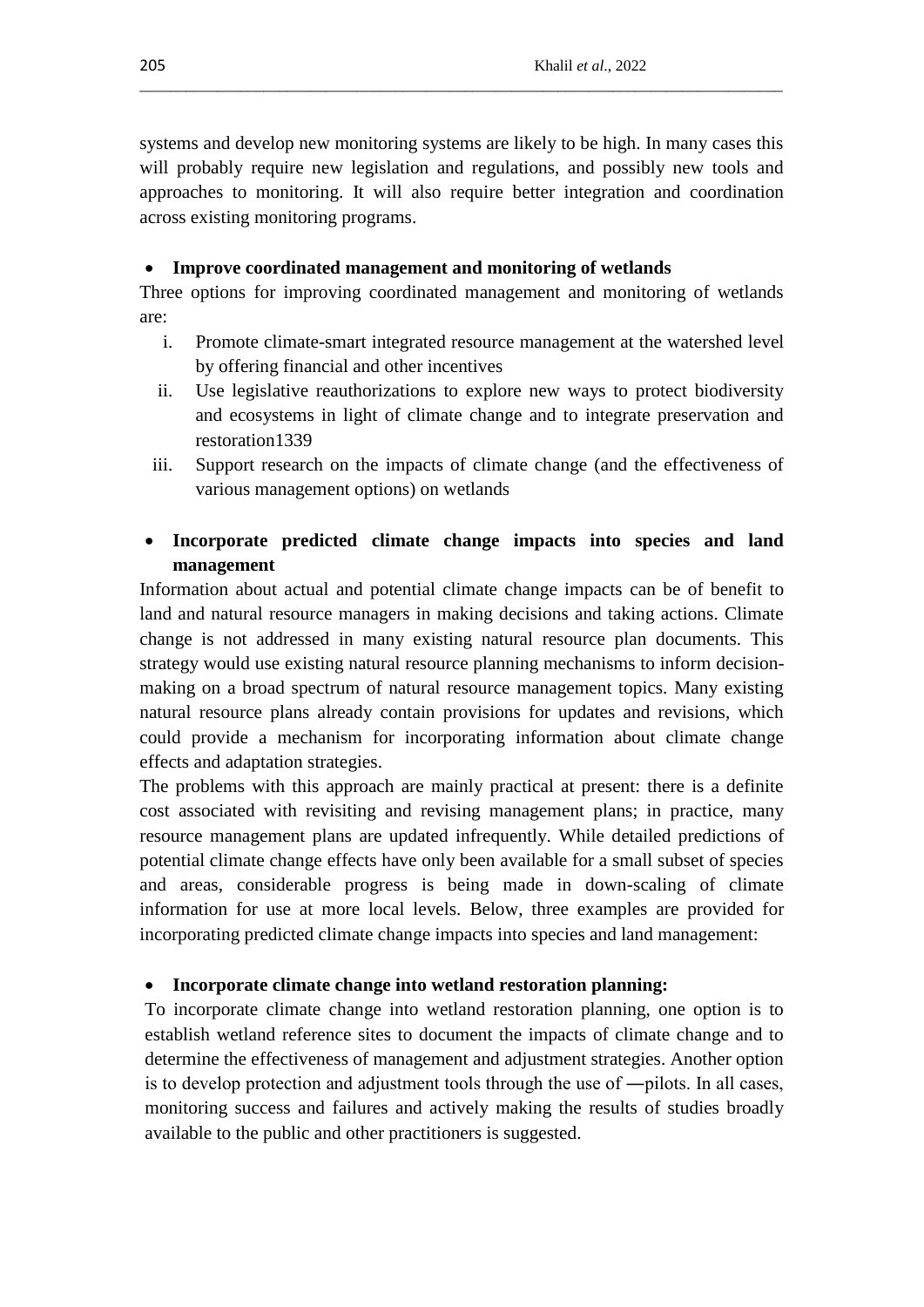# **Incorporate climate change considerations into aquatic invasive species management plans:**

**\_\_\_\_\_\_\_\_\_\_\_\_\_\_\_\_\_\_\_\_\_\_\_\_\_\_\_\_\_\_\_\_\_\_\_\_\_\_\_\_\_\_\_\_\_\_\_\_\_\_\_\_\_\_\_\_\_\_\_\_\_\_\_\_\_\_\_\_\_\_\_\_\_\_\_\_\_\_\_\_**

The process could be initiated by conducting facilitated meetings and/or workshops to identify specific management strategies and research needs to inform management strategies. State (or other jurisdictions) councils also could work with one another to share information on climate-related data across regions. Coordination and information sharing among states (or other jurisdictions) will also facilitate the implementation of activities that are adapted to climate change effects. State and federal agencies (as well as other jurisdictions) also could collaborate in areas such as aquatic invasive species data collection, specifically where the spatial scale of the biological and environmental data needed by the federal government may be more efficiently collected by a state. In turn, the data provided to the federal government by states (or other jurisdictions) may be used in modeling scenarios that also would benefit state aquatic invasive species management efforts.

# **Incorporate climate change considerations into Ecosystem-Based Management:**

It is an integrated approach to management that considers the entire ecosystem, including humans. The goal of ecosystem-based management is to maintain an ecosystem in a healthy, productive and resilient condition so that it can provide the services humans want and need. Ecosystem-based management differs from current approaches that usually focus on a single species, sector, activity or concern; it considers the cumulative impacts of different sectors. Specifically, ecosystem-based management:

- i. Emphasizes the protection of ecosystem structure, functioning, and key processes;
- ii. Is place-based in focusing on a specific ecosystem and the range of activities affecting it;
- iii. Explicitly accounts for the interconnectedness within systems, recognizing the importance of interactions between many target species or key services and other non-target species;
- iv. Acknowledges interconnectedness among systems, such as between air, land and sea;
- v. Integrates ecological, social, economic, and institutional perspectives, recognizing their strong interdependences.

# **Develop dynamic landscape conservation plans**

Dynamic landscape conservation plans include information on fixed and dynamic spatial elements, along with management guidelines for target species, genetic resources, and ecosystems within the planning areas. Fixed spatial elements include protected areas where the land use is fully natural. Dynamic spatial elements include all other areas within the landscape matrix, where land use may change over time. The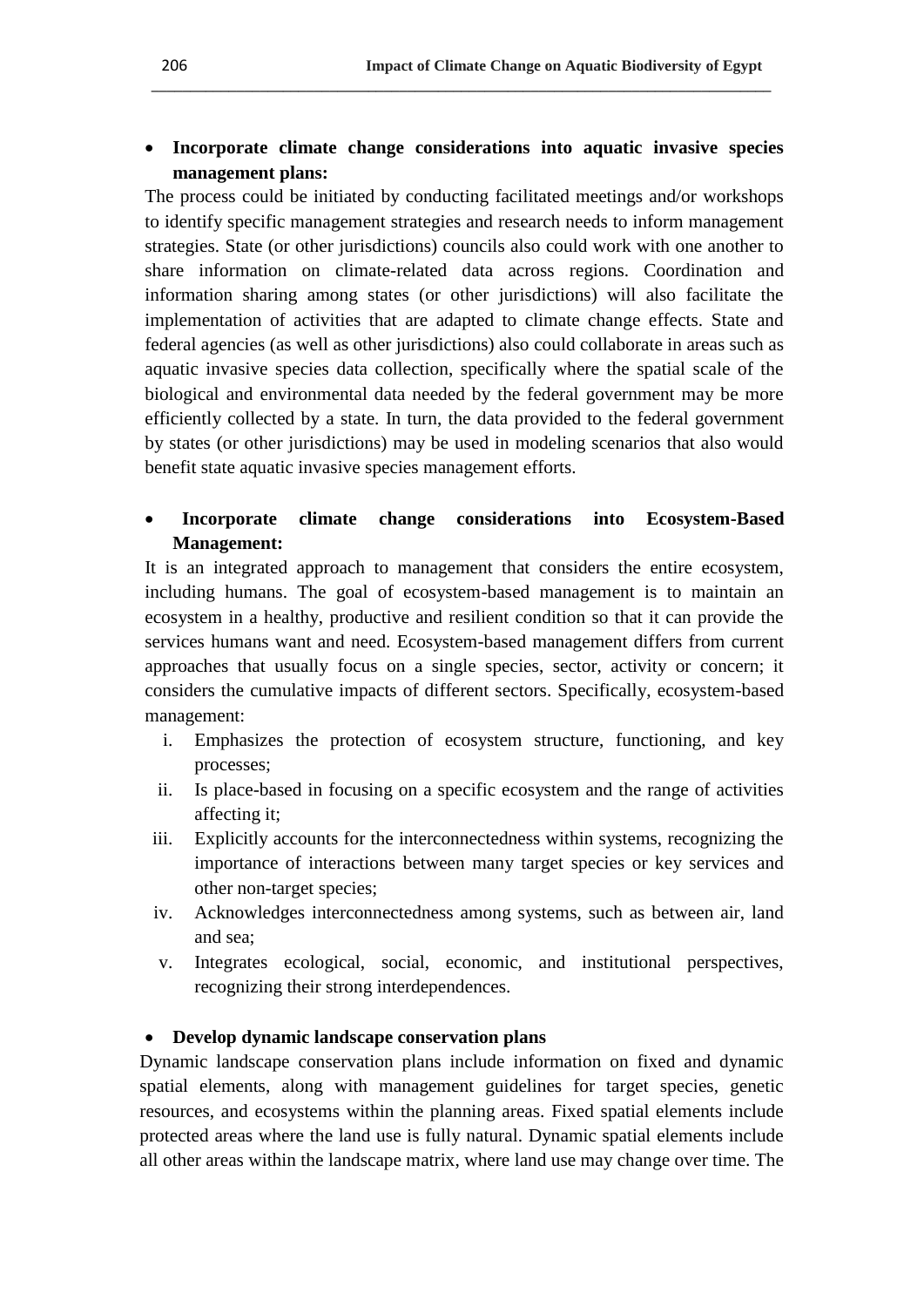plan includes a desired future condition for each element, based on predicted shifts in distribution of species and other ecosystem components, as well as any intermediate steps that may be necessary to transition between current and future condition. The management guidelines suggest mechanisms and tools for management (such as land acquisition, riparian plantings, or other wildlife-friendly farming practices) and specific government agencies responsible for implementation. The actual planning activities required to develop these plans are likely to be compatible with other local or regional-scale planning projects such as State Wildlife Action Plans or watershed management plans. However, planning efforts can be resource-intensive. Recommendations such as suggesting that certain spatial elements (i.e. areas of land or water) will need to be converted from human uses to natural management are likely to prove controversial.

\_\_\_\_\_\_\_\_\_\_\_\_\_\_\_\_\_\_\_\_\_\_\_\_\_\_\_\_\_\_\_\_\_\_\_\_\_\_\_\_\_\_\_\_\_\_\_\_\_\_\_\_\_\_\_\_\_\_\_\_\_\_\_\_\_\_\_\_\_\_\_\_\_\_\_\_\_\_\_\_\_\_\_

#### **Climate change adaptation in fisheries**

Adaptation strategies are location and context specific and, hence, difficult to model and predict. This section presents some existing and potential strategies for the sector that could reduce vulnerability and increase adaptive capacities towards climate changes and changes which may combine with them.

A wide range of adaptations is possible, either carried out in anticipation of future effects or in response to impacts once they have occurred. As shown below, some are implemented by public institutions, others by private individuals. In general, responses to direct impacts of extreme events on fisheries infrastructure and communities are likely to be more effective if they are anticipatory, as part of longterm integrated management planning. However, preparation should be commensurate with risk, as excessive protective measures could themselves have negative social and economic impacts. As climatic change increases environmental variation, fisheries managers who have not already done so will have to move beyond static understandings of managed stocks or populations. Inflexible management approaches may no longer apply. There is a need for implementation of adaptive holistic, integrated and participatory approaches to fisheries management, as required for an ecosystem approach

#### **i. Climate change mitigation measures in fisheries**

The primary mitigation route for the sector lies in its energy consumption, through fuel, raw material use and production. As with other food sectors, distribution, packaging and other supply chain components also will contribute to the sector's carbon footprint. Net mitigation contributions of fisheries, aquaculture and related supply chain features are small in overall terms but can be improved. In some cases, climate change mitigation would be complementary to and reinforce existing efforts to improve fisheries and aquaculture sustainability. However, when implementing such strategies, their possible negative impacts on food security and livelihoods would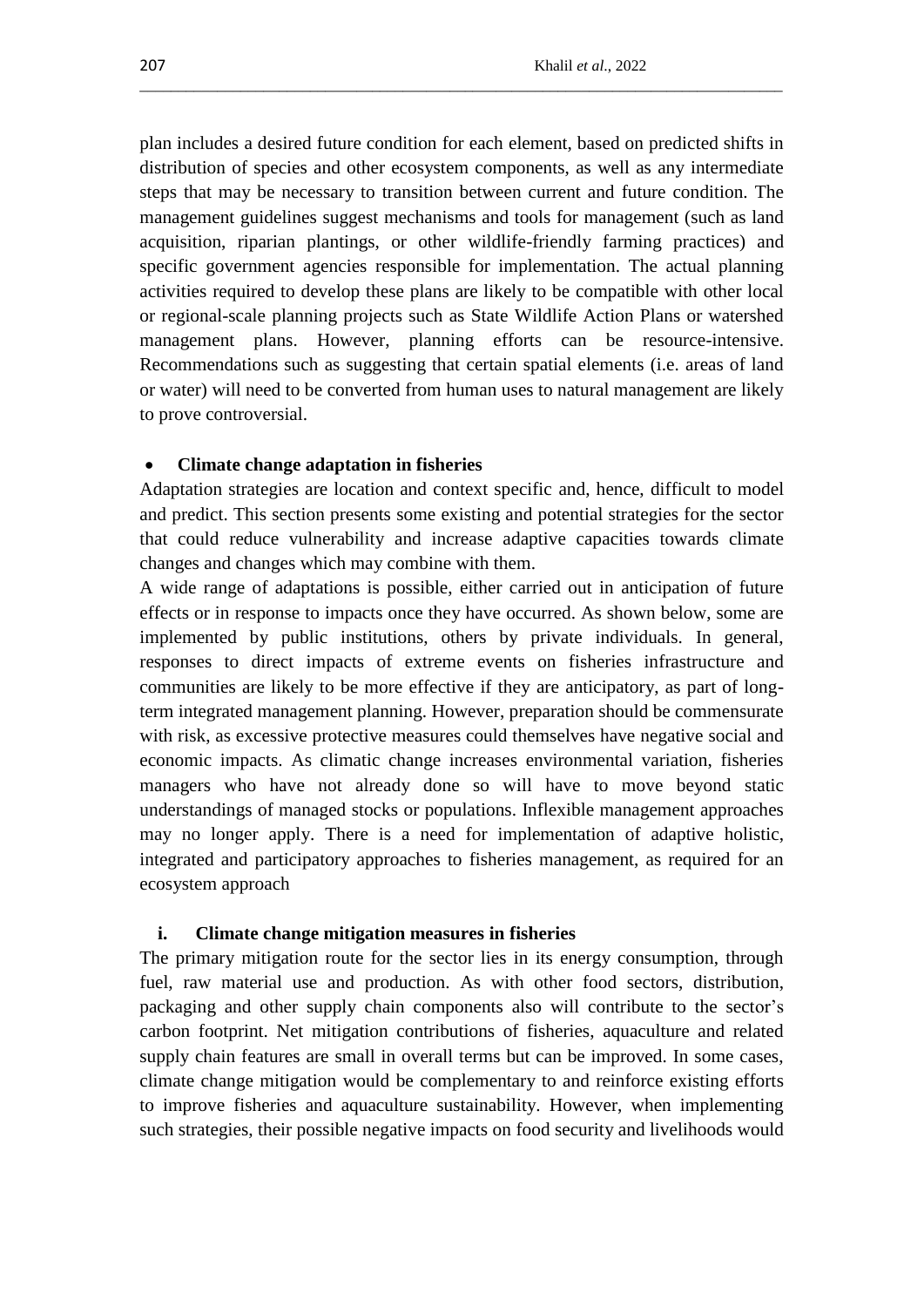have to be better understood, justified where relevant, and minimized. There also may be valuable interactions for the sector with respect to environmental services such as maintaining the quality and function of coral reefs, coastal margins; inland watersheds, potential carbon sequestration and other nutrient management options, but these will need further research and development (R&D).

**\_\_\_\_\_\_\_\_\_\_\_\_\_\_\_\_\_\_\_\_\_\_\_\_\_\_\_\_\_\_\_\_\_\_\_\_\_\_\_\_\_\_\_\_\_\_\_\_\_\_\_\_\_\_\_\_\_\_\_\_\_\_\_\_\_\_\_\_\_\_\_\_\_\_\_\_\_\_\_\_**

# **ii. Achievable mitigation measures in fisheries**

Although a relatively small global contributor, capture fisheries have a responsibility to limit GHG emissions as much as possible. For example, eliminating inefficient fleet structures (e.g. excessive capacity, over-fishing), improving fisheries management, reducing post-harvest losses and increasing waste recycling will decrease the sectors'  $CO<sub>2</sub>$  emissions and improve the aquatic ecosystems' ability to respond (assimilative capacity and resilience) to external shocks.

Other technical solutions to reduce fuel use, subject to clear analysis of options and production returns, might include shifting towards static fishing technologies and to more efficient vessels and gears. In some cases, win-win conditions could be identified, where reduced fuel-use strategies would link with reducing fishing effort, improving returns to vessels, safeguarding stocks and improving their resilience to climate change. These will need to be seen in the context of global forces impacting fisheries, such as changing fuel prices and increasing internationalization of fish trade, especially through air freight. Increases in fuel prices will tend to decrease fuel use while increases in internationalization will tend to increase fisheries" contributions to CO2 emissions.

## **Potential adaptation measures in aquaculture**

In most cases and for most climate change-related impacts, improved management and better aquaculture practices would be the best and most immediate form of adaptation, providing a sound basis for production that could accommodate possible impacts. An ecosystem approach to aquaculture (EAA) management would be a most effective thematic adaptation measure. As with capture fisheries, responses range from public to private sector and can be reactive or anticipatory. The aquaculture of extractive species – using nutrients and carbon directly from the environment such as bivalves and macroalgae – may deserve further attention for its positive ecosystem characteristics and potential food security benefits. Integrating aquaculture with other practices, including agro-aquaculture, multitrophic aquaculture and culture-based fisheries, also offers the possibility of recycling nutrients and using energy and water much more efficiently. These could include fisheries and assist coastal communities in general. Short-cycle aquaculture may also be valuable, using new species or strains and new technologies or management practices to fit into seasonal opportunities. Aquaculture could be a useful adaptation option for other sectors, such as coastal agriculture under salinization threats, and could also have a role in biofuel production, through use of algal biomass or discards and by-products of fish processing.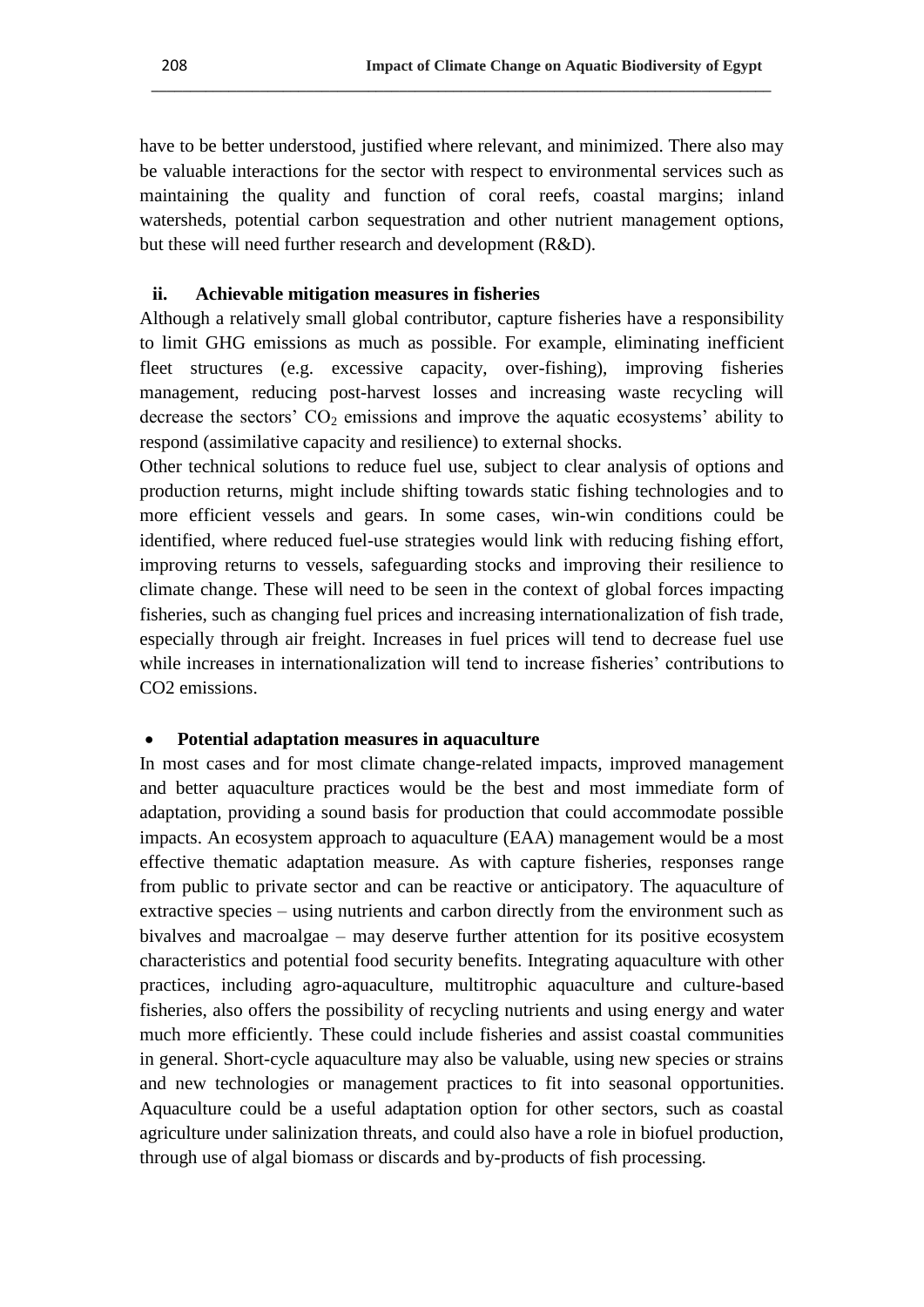### **i- Climate change mitigation measures in aquaculture**

The primary mitigation route for the sector lies in its energy consumption, through fuel, raw material use and production. As with other food sectors, distribution, packaging and other supply chain components also will contribute to the sector"s carbon footprint. Net mitigation contributions of fisheries, aquaculture and related supply chain features are small in overall terms but can be improved. In some cases, climate change mitigation would be complementary to and reinforce existing efforts to improve fisheries and aquaculture sustainability. However, when implementing such strategies, their possible negative impacts on food security and livelihoods would have to be better understood, justified where relevant, and minimized. There also may be valuable interactions for the sector with respect to environmental services such as maintaining the quality and function of coral reefs, coastal margins; inland watersheds, potential carbon sequestration and other nutrient management options, but these will need further research and development.

\_\_\_\_\_\_\_\_\_\_\_\_\_\_\_\_\_\_\_\_\_\_\_\_\_\_\_\_\_\_\_\_\_\_\_\_\_\_\_\_\_\_\_\_\_\_\_\_\_\_\_\_\_\_\_\_\_\_\_\_\_\_\_\_\_\_\_\_\_\_\_\_\_\_\_\_\_\_\_\_\_\_\_

#### **ii- Achievable mitigation measures in aquaculture production systems**

As with capture fisheries, aquaculture's total GHG contributions are relatively small, but it has equal obligations for reducing impacts. Policies to support climate change mitigation need to be developed that address resource access and use, production options and market-related measures such as certification, encourage transparent measures of mitigation standards with comparison to other food producing sectors and, where appropriate, ensure suitable social inclusion and protection. As with fisheries, a full LCA approach would be required. Key areas for focus would include fishmeal, fish oil and other feed inputs, and water and energy efficiency, especially for small scale producers. Genetic modification technologies could have particular efficiency impacts through widening the production scope of low-impact aquaculture species, or making agricultural crop materials or waste products usable for growing carnivorous aquatic species. However, this would require evaluation on wider social and political criteria. Technologies and management approaches should be accessible to small and rural farmers.

# **CONCLUSION**

It is well recognized that all sectors of development in Egypt are highly vulnerable to impacts of climate change and that institutional structure for monitoring, integration and modeling is necessary for proper adaptation. So the studies are now being aimed to improve efficiency of resource use, protect vulnerable coasts and help the communities build up resilience to better manage their land, environment and crops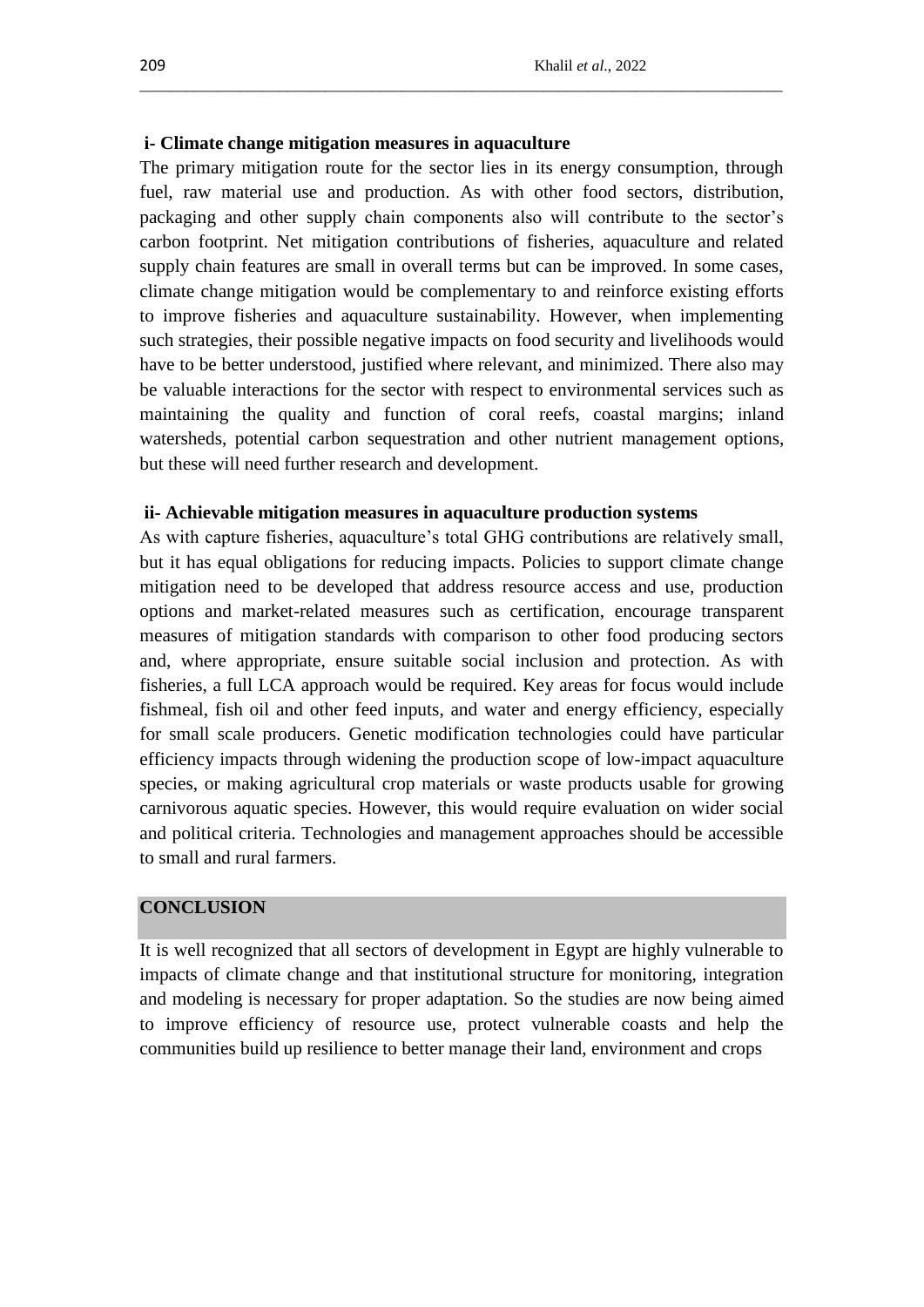# **References**

The Effects of Climate Change on Biodiversity in the United States. U.S. Climate Change Science Program Synthesis and Assessment Product 4.3

**\_\_\_\_\_\_\_\_\_\_\_\_\_\_\_\_\_\_\_\_\_\_\_\_\_\_\_\_\_\_\_\_\_\_\_\_\_\_\_\_\_\_\_\_\_\_\_\_\_\_\_\_\_\_\_\_\_\_\_\_\_\_\_\_\_\_\_\_\_\_\_\_\_\_\_\_\_\_\_\_**

- Biodiversity,l.a.r.a.f. (2008). Biodiversity and climate change. E. a. L. This factsheet was compiled in 2008 by ICLEI with the support of Countdown 2010.
- Boesch, D.F.; Coles, V.J. et al. (2010). Climate Change: Coastal Dead Zones, Springer Science+Business Media B.V.
- Brander, K.M., 2006.Assessment of Possible Impact of Climate Change on Fisheries. WBGU, Materialien, Report of Wissenschaftlicher Beirat Der Bundesregierung Globale Umweltveränderungen
- Brander, K. M. 2005. Cod recruitment is strongly affected by climate when stock biomass is low. ICES Journal of Marine Science, 62: 339-343.
- Brown, D.S. 1994. Freshwater snails of Africa and their medical importance. London Taylor & Francis, 608pp.
- CITES (2011). CITES Secretariat Web site. Available at: http://www.cites.org, revised on February 2011.
- Curry, R. and Mauritzen, C. 2005. Dilution of the Northern North Atlantic Ocean in Recent Decades. Science, 308: 1772-1774.
- EEAA (2010). Egypt National Environmental, Economic and Development Study (NEEDS) for Climate Change, EEAA.
- Ganter, S. (2008). Climate Change, Biodiversity and Food Security in Marine Environments. 1st TERI FES Forum on Climate Policy Dialogue. **B**onn, May 13-14, 2008.
- IBRD (2008). Biodiversity, Climate Change and Adaptation. Nature-Based Solutions from the World Bank Portfolio 2008. The International Bank for Reconstruction and Development / THE WORLD BANK, Washington, DC 20433 USA. 112pp.
- Fishpool. L.D.C. (1997). Important birds area in Africa: IBA criteria. Bird Life International, Cambridge.
- Frazier, J. and Salas, S. (1984). The status of marine turtles in the Egyptian Red Sea. Biol. Conserv., 30: 41-67.
- Greeen, R.E.; Harley, M.; Spalding, M. and Zockler, C. (2001). Impacts of climate change on wildlife. July 2001.UNEP-WCMC, Cambridge.
- Hanafy, M. H. and Ismail, M. (2012). Climate change and its effect on the Egyptian coast of the Red Sea; the first recorded coral mass bleaching event. HEPCA.
- Hanafy, M. H. and Sallam, A. (2003). Status of marine turtles nesting on the Egyptian beaches of the Red Sea. National Report to PERSGA, 45 pp.
- Hannah, L. and Midgley,G. F. (2002). "Conserfation of biodiversity in changing climate." Conservation Biology **16**(1): 264-268.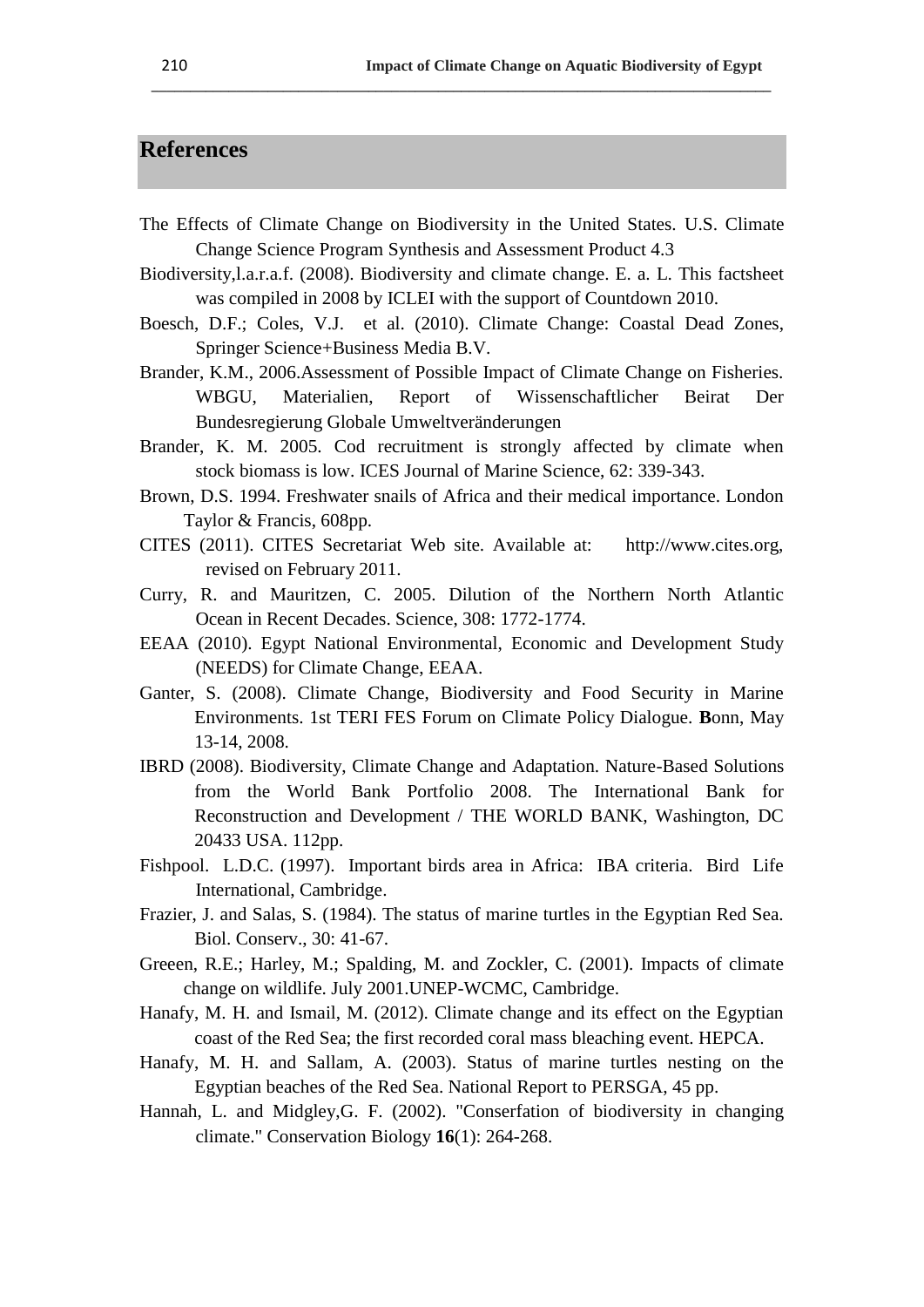Hunter, P. R. (2003). "Climate change and vector-borne disease." Journal of Applied Microbiology,**94**: 375–465.

\_\_\_\_\_\_\_\_\_\_\_\_\_\_\_\_\_\_\_\_\_\_\_\_\_\_\_\_\_\_\_\_\_\_\_\_\_\_\_\_\_\_\_\_\_\_\_\_\_\_\_\_\_\_\_\_\_\_\_\_\_\_\_\_\_\_\_\_\_\_\_\_\_\_\_\_\_\_\_\_\_\_\_

- Ibrahim, A.M., Bishai, H.M. and Khalil, M.T. (1999). Freshwater Molluscs of Egypt. Publication of National Biodiversity Unit Cairo, Egypt Department of Nature Protection, Egyptian Environmental Affairs Agency, 10: 145pp.
- IPCC (2002). Climate change and biodiversity. IPCC Technical Paper V. H. Gitay, A. Suarez, R. T. Watson and D. J. Dokken.
- IPCC (1990). Climate change the IPCC Scientific Assessment. . Intergovernmental panel on climate changes. Cambridge University Press, USA. J. T. Houghton, G. J. Jenkins and J. J. Ephraums.
- Iturralde, A. G. (2007). Climate Change Impacts On Forest And Their Management In Eastern Europe, FAO.
- IUCN (2011). IUCN Red List of Threatened Species. Available at: http://www.iucnredlist.org/, revised on February 2011.
- IUCN (2008). International Union for Conservation of Nature and Natural Resources –At: http://www.iucnredlist.org/static/stats
- Kassas, M. (ed.) (1993). Habitat diversity: Egypt. Publication of National Biodiversity Unit No.1.
- Kelly, D. J. and D. J. Jellyman (2007). "Changes in trophic linkages to shortfin eels (*Anguilla australis*) since the collapse of submerged macrophytes in Lake Ellesmere, New Zealan." Hydrobiologia **579**: 161–173.
- Lassalle, G. and Rochard, E.J. (2009) Impact of twenty-first century climate change on diadromous fish spread over Europe, North Africa and the Middle East. Global Change
- Leach, K.; Zalat, S. and Gilbert, F. (2013). Egypt's Protected Area network under future climate change. Biological conservation,159: 490-500.
- Lovejoy, T. (2008). "Climate change and biodiversity." Rev. sci. tech. Off. Int. Epiz. **27**(2).
- Mohamed, I.O. 1993. Seasonal variations of chlorophyll a in the main channel of the High Dam Lake in 1986–1987. Working report of the Fishery Management Center, High Dam Lake. Development Authority, Aswan 2: 133–154.
- Moreno, A. R. (2006). "Climate change and human health in Latin America: drivers, effects, and policies." Reg Environ Change, **6**:157-164.
- Mortimer, J.A. and Donnelly, M. (2008). In: IUCN 2010. IUCN Red List of Threatened Species. Version 2010.4. <www.iucnredlist.org>. Downloaded on 06 June 2011.
- PERSGA/GEF. (2004). Regional Action Plan for the Conservation of Marine Turtles and their Habitats in the Red Sea and Gulf of Aden. PERSGA, Jeddah
- Por, F.D. (1978), Lessepsian migration: the influx of Red Sea biota into the Mediterranean by way of the Suez Canal. Ecological Studies, Vol. 23. Springer–Verlag, Berlin, Germany, 228 pp.